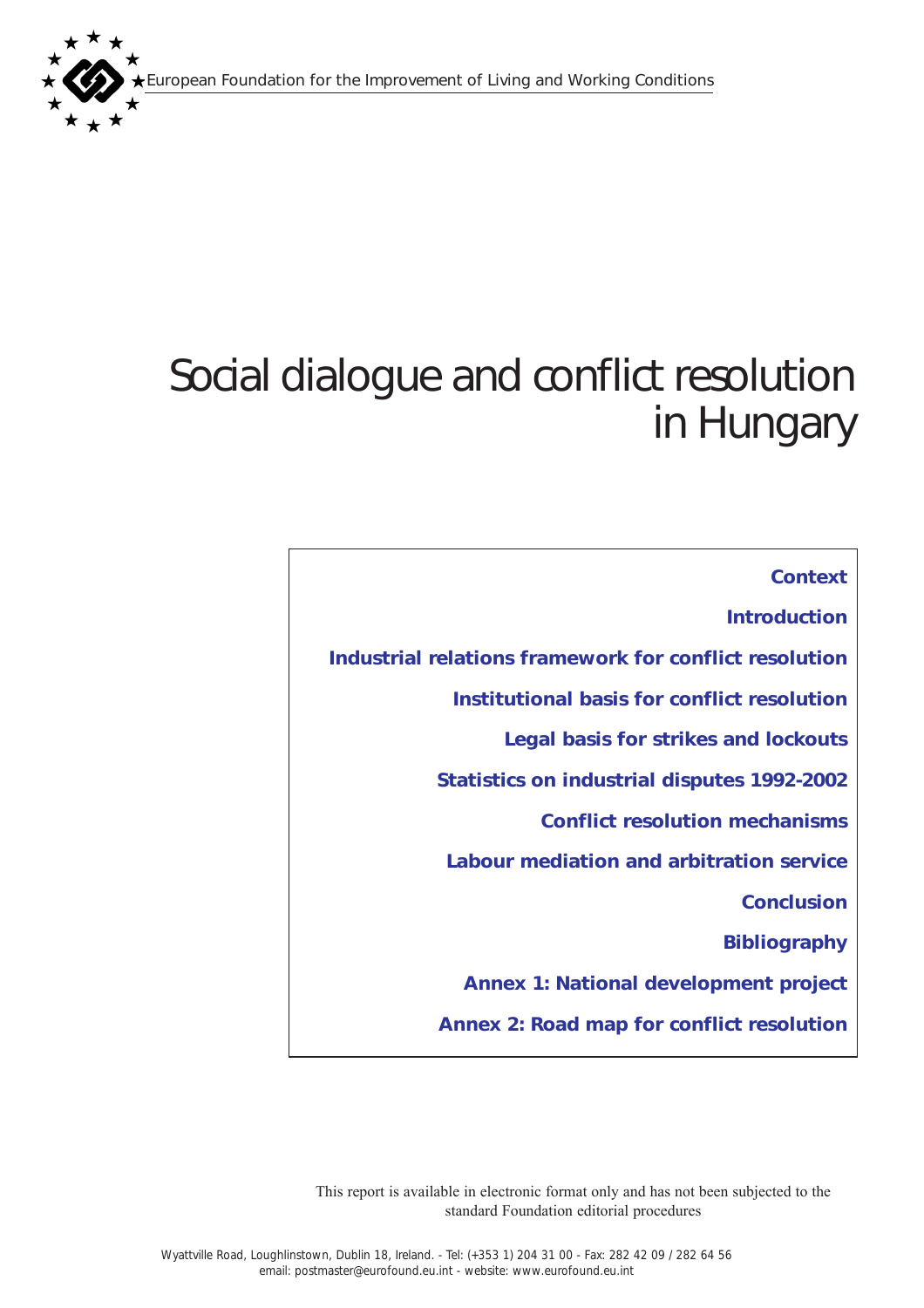# <span id="page-1-0"></span>*Context*

This report is part of a series of projects from the Foundation which focuses on aspects of industrial relations in the runup to enlargement. The national report for Hungary is part of the second phase of a project on 'Social dialogue and EMU' carried out by the European Foundation for the Improvement of Living and Working Conditions in 2002-3, in cooperation with the Swedish 'Work Life and EU Enlargement' programme. This phase of the project looked at the current mechanisms for resolving industrial conflicts prevailing in each of the ten acceding countries involved in the project: Cyprus, the Czech Republic, Estonia, Hungary, Latvia, Lithuania, Malta, Poland, Slovakia and Slovenia.

The main report provides an overview of the whole project and is available online at http://www.eurofound.eu.int/publications/EF0421.htm. It looks specifically at the role of social dialogue in resolving industrial relations conflicts. In most of these countries, both the systems of industrial relations as well as conflict resolution mechanisms are relatively new and have been subject to intense upheaval during the transition phase to market economy. Collective and individual industrial disputes are a new phenomenon for these countries as well. The report gives an overview of the existing institutional and regulatory frameworks for industrial action prevailing in each country, then goes on to describe the various systems in place to deal with conflict resolution. The overall aim of the research is to show how social dialogue can be harnessed to devise a road map for industrial peace.

# *Introduction*

**1**

In the past few years the conflict resolution mechanism in Hungary has undergone a substantial change as part of the farreaching changes of democracy-building following the dismantling of the state-socialist regime. The amendment of the Labour Code in 1989, as part of the democratic transition, has institutionalised the freedom of industrial action. The same year saw the enactment of the Strike Law, which laid down some basic procedural rules concerning pre-strike negotiation duties between the parties in conflict. The new Labour Code, enacted by the XXII. Act of 1992, has stipulated some basic rules of arbitration, mediation and conciliation for collective interest disputes. In 1996, based on the decision of the national tripartite body, the *Érdekegyezteto Tanács* (Interest Reconciliation Council, ÉT) the *Munkaügyi Közvetítoi és Döntobírói Szolgálat*([Labour Mediation and Arbitration Service, MKDSZ) was set up in order to facilitate peaceful resolution of industrial disputes between employers' and employees' representatives by providing third party arbitration and mediation. The MKDSZ, however, has been barred to provide third party participation in individual legal disputes and in collective disputes over statutory rights, namely in legal disputes. Regarding legal disputes, in 2002 an Act on Mediation was legislated, with the aim to further the resolution of civil law disputes in out-of-court procedures.**<sup>1</sup>**

The paper gives an overview of the state of conflict resolution in Hungary and puts forward some proposals to increase the efficiency of pre-court conflict resolution, based on the agreement of the representatives of the Hungarian Government, social partners, with the co-operation of the authors of this paper, reached on the tripartite seminar on conflict resolution in CEEC, organised by the European Foundation for the Improvement of Living and Working Conditions, held in Prague on 17-18 November, 2003.

Section I of the paper gives an overview of the societal and industrial relations framework for conflict resolution. Section II describes the major aspects of legal regulation on resolution of industrial disputes and the experiences of third party involvement. The third section gives an insight on the practice of conflict resolution in light of statistical data sets.

Act LV of 2002 on Mediation, came into force on 17. March 2003.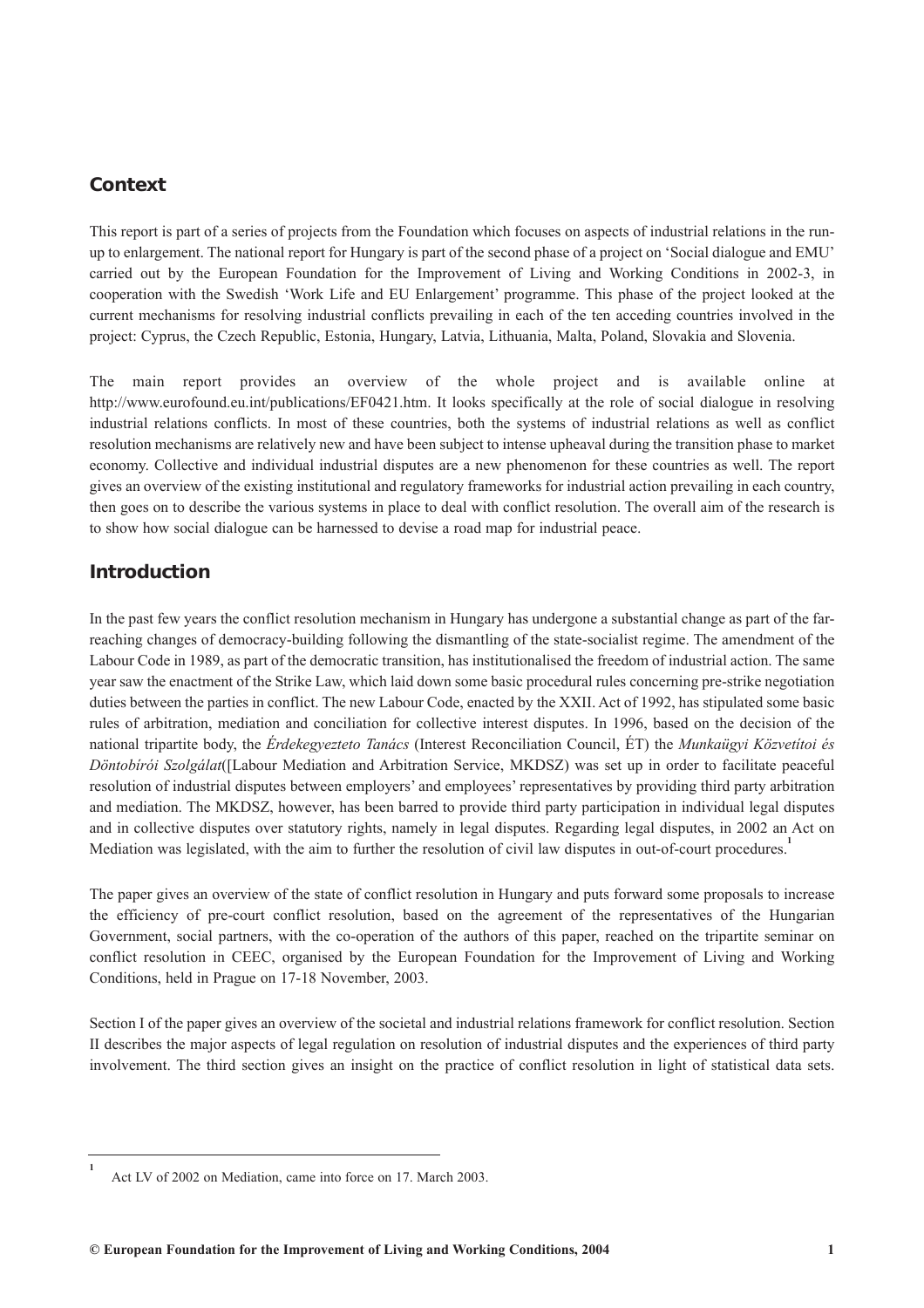<span id="page-2-0"></span>Section four overviews the methods used in conflict resolution. Section five describes the organisation and activities of MKDSZ. The final, sixth, section of the paper summarizes the main features of the Hungarian system and puts forward a proposal for overcoming some shortages of the current system of conflict resolution.

# *Industrial relations framework for conflict resolution*

## *The role of tripartism*

In the world of work, since the transition from Soviet-style state socialism to political democracy, institutionalised national level tripartite concertation has been playing a leading role in conflict resolution. The national level tripartite body is practically providing a standing forum for conflict resolution in issues of major importance for national level actors and at the same time also serves as a model for effective and peaceful conflict resolution for sectoral and workplace level actors.

The first national-level tripartite forum, the National Interest Reconciliation Council (*Országos Érdekegyezteto Tanács, OÉT*) was established by the last non-democratic government in 1988 as part of a transition to a more democratic system in order to facilitate the social partners' participation in the decision-making process in certain limited areas. The forum had ceased to exist after the government's declared itself a caretaker government. In late autumn 1990, following the first democratic elections, the new freely elected government called upon the establishment of a new national tripartite body, the *Érdekegyezteto Tanács* (Interest Reconciliation Council, ÉT). The newly set up ÉT had been the forum of resolving a major political crisis caused by the taxi and lorry drivers' blockade of the roads following a major petrol price hike in October 1990. This success made the forum well-known, strengthened its position and increased its reputation. Over the years, ÉT has developed to be a complex organisation, including secretariats, plenaries and continuous functioning of several standing and ad-hoc committees overseeing a number of issues ranging from vocational training to labour market policies. Since its establishment, the ÉT has been the venue of social dialogue over draft bills concerning the world of work. The first major piece of consensus based draft bill was that of the Labour Code 1992. Since than the various governments, by and large, have upheld the principle that to submit an amendment of the Labour Code to Parliament pre-requires a discussion at the ÉT and the consensus of social partners.

The new Labour Code of 1992 obliged the government to negotiate with the national organisations of the employers and trade unions in the ÉT concerning issues of general interest in the field of employment and industrial relations. The Labour Code also stipulated that it is the task of the ÉT to determine the national minimum wage. It has also become a practice that the ÉT annually recommends a wage increase to employers and employee representatives for the coming year. The negotiations over annual recommendations are practically functioning as national level bargaining between the social partners with the involvement of the government.

## *Reconciliation of interest disputes*

The ÉT also paved the way for setting up a new system of reconciliation of interest disputes in the field of industrial relations. On 16 February 1996 the government and the social partners agreed in the ÉT to set up the *Munkaügyi Közvetítoi és Döntobírói Szolgálat* (Labour Mediation and Arbitration Service, MKDSZ) in order to facilitate the peaceful resolution of industrial disputes between employer(s) and employee representatives by providing third party arbitration, mediation and conciliation. According to its Rules of Procedure of MKDSZ, the mission of the organisation is to assist effective and quick settlement of interest disputes in the workplace, to promote social peace at sectoral and workplace levels, and to improve the culture of industrial relations.<sup>2</sup>

**<sup>2</sup>** Rules of Procedure of the MKDSZ, see in English http://www.fmm.gov.hu/mkdsz/english/index\_english.html as of 27 July 2003.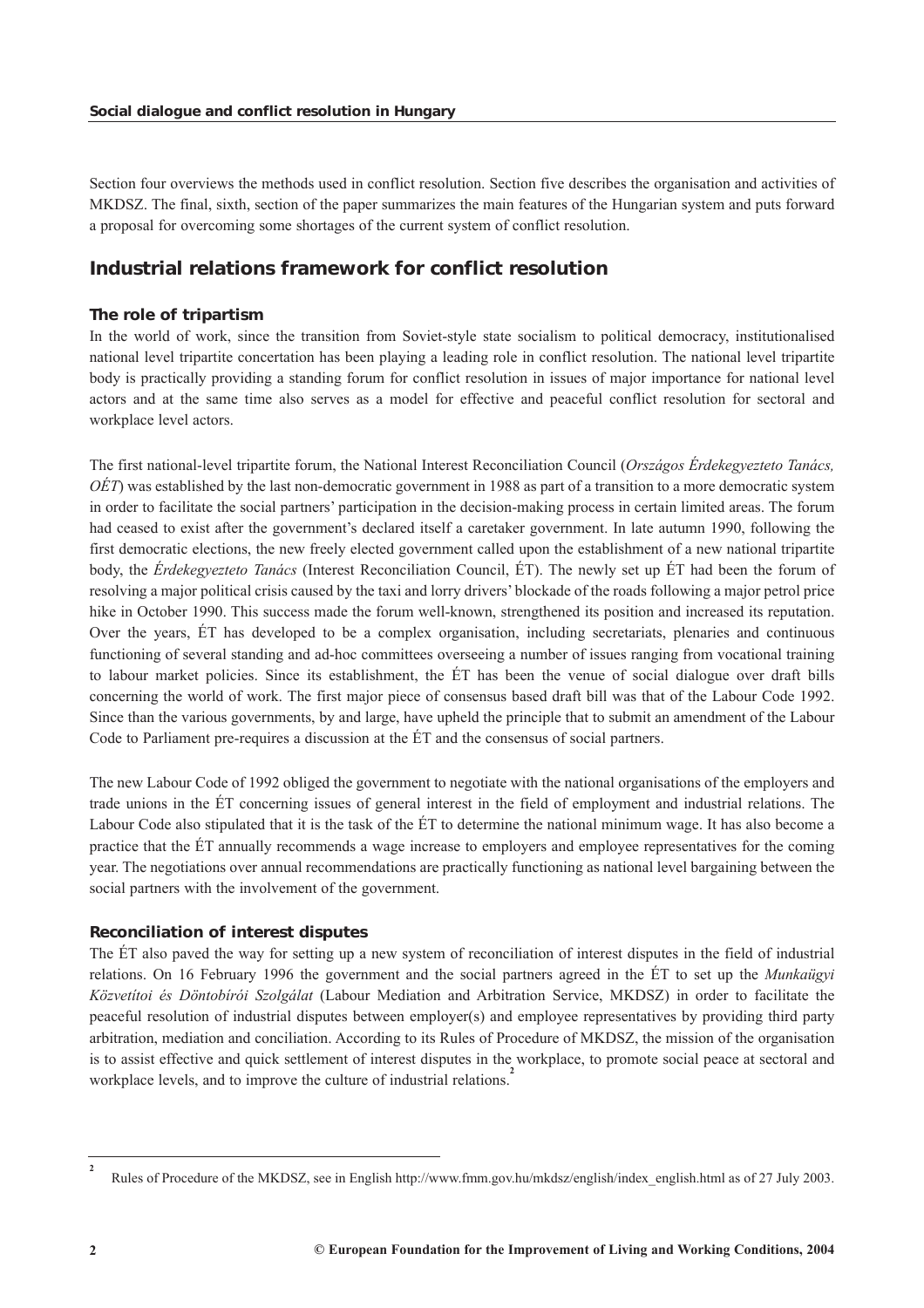The system of national interest reconciliation has been reorganised following the elections of 1998, which brought a right-wing government to power. The ÉT was disbanded and its tasks were divided between two bodies in 1999. The first body, *Országos Munkaügyi Tanács* (National Labour Council, OMT) has been set up to provide a forum for national level tripartite social dialogue in the fields of employment and industrial relations. OMT practically supposed to be the successor of the ÉT as far as standing tripartite concertation concerned. The second body, *Gazdasági Tanács* (Economic Council, GT) was set up to provide a forum for social dialogue on economic policy.

The GT, in its structure, was no longer a strict tripartite body involving the traditional actors of national level social dialogue, but chambers of trade and industry, representatives of multinational companies, of the banking and craftsman sector, etc. were invited beyond recognised national level social partners.<sup>3</sup>

The reorganisation of social dialogue, however, has been heavily criticised by trade unions. The main argument of the trade unions was that the splitting up of the tasks of ÉT into two bodies would reduce the coverage of effective social dialogue by transferring the social dialogue over economic policy to a new body. Some of the practices of the government further increased the tensions over social dialogue between the government and social partners. Employer organisations heavily criticised that the government has unilaterally introduced a new statutory minimum wage although it had not reached a consensus by the social partners over the proposed level. The unions repeatedly criticised the government for not having a meaningful social dialogue over a number of issues, including the amendment of the Labour Code regulation on works councils, again, without the consensus of the social partners.

#### *New social dialogue structure*

A new structure of national level social dialogue was devised in 2002, following the elections that year, which brought into power a new social-liberal government. The government, taking into account the complaints of trade unions concerning the ineffectiveness of the divided structure of social dialogue, proposed to re-establish the unitary nationallevel tripartite forum with responsibilities covering both employment and economic policy. The social partners welcomed that initiative of the government and have agreed to renew their cooperation within the framework of the renewed unitary tripartite structure. Following this agreement, *Országos Érdekegyezteto Tanács* (National Interest Reconciliation Counci, OÉT) has been set up and the OMT and the GT ceased to exist. OÉT has the competence to negotiate on all employment-related issues, including legislation on employment and industrial relations issues, economic policies, labour market development, taxation and social security matters.

In addition to the national level standing tripartite council, interest reconciliation forums are operating in the public sector as well since the early 1990s. There are separate councils to reconcile the employment matters of public service employees<sup>4</sup> and those of public administration employees<sup>5</sup> at national and at sectoral level. These forums were also reformed considerably in 2001and in 2003.

**<sup>3</sup>** Additionally, further new social dialogue bodies have been set up to meet with specific tasks previously fulfilled by the Interest Reconciliation Council or its subcomissions, or provide new forums for new issues, like the European Integration Council, the National ILO Council.

**<sup>4</sup>** Their employment relationship is governed by the Act XXXIII of 1992.

**<sup>5</sup>** Their employment relationship is regulated by the Act XXIII of 1992.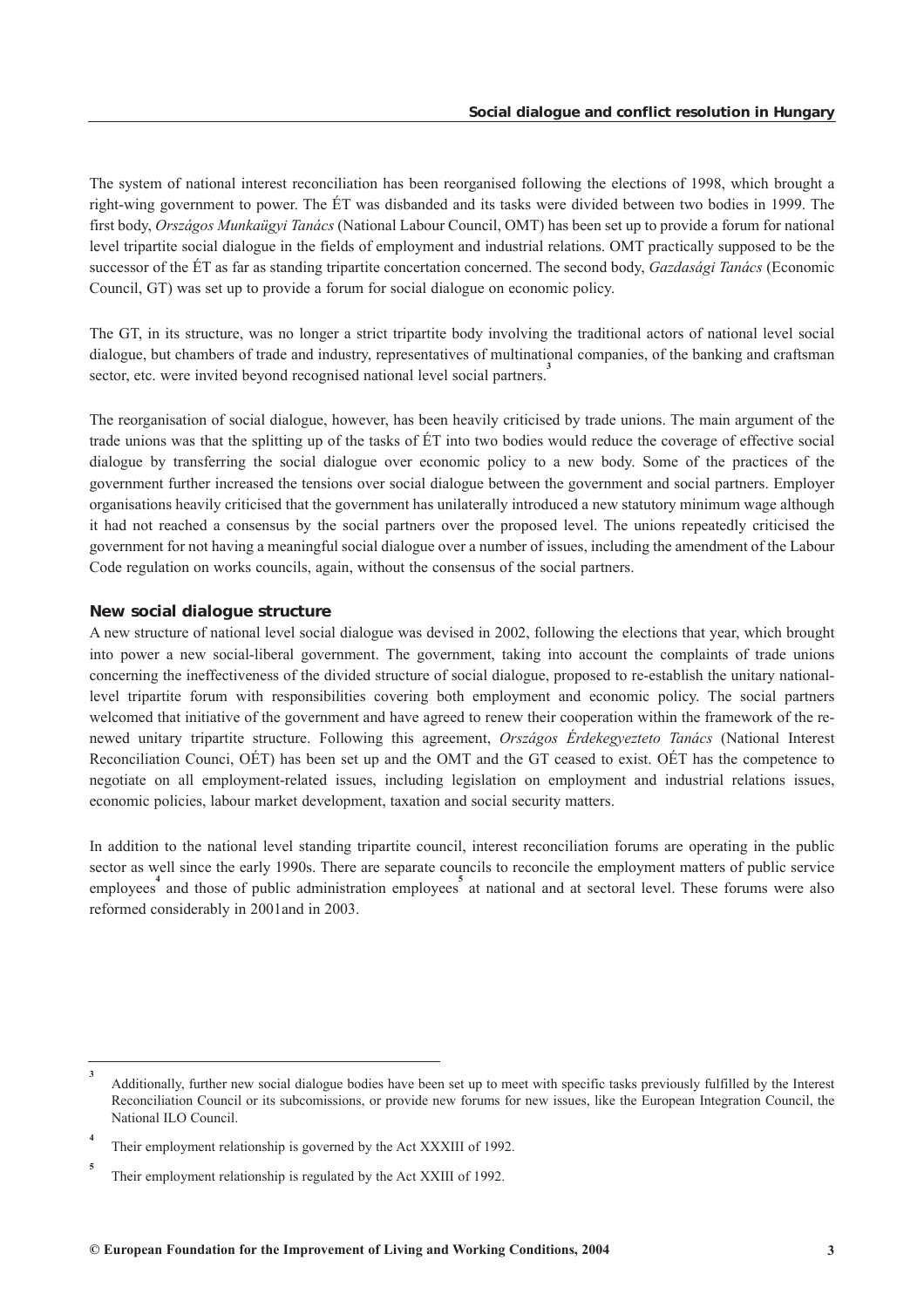<span id="page-4-0"></span>There is a widespread consensus, that tripartism has played a historic role in Hungary over the past decade of economic and political transition. As Mária Ladó pointed out, 'tripatism contributed to the peaceful transition in at least three different ways: (i) it has smoothed the economic and social change; (ii) it has facilitated the development of the social partners and their learning process; and (iii) it helped the government (the state) to withdraw gradually from the economy.' Nevertheless, she also noted, that the dominance of tripartism at national level has retarded the development of industrial relations at lower levels, especially that of the sectoral social dialogue.**<sup>6</sup>**

# *Institutional basis for conflict resolution*

The Hungarian jurisprudence differentiates between individual and collective industrial disputes on the one hand, and disputes of rights and disputes of interests on the other.

In an individual dispute one or more employees as individuals are in dispute with the employer, while in the collective dispute a workers' representation organisation, like a trade union or a works' council is in dispute with an employer or an employers' organisation.

The notion of dispute of rights covers all disputes in which the interpretation or application of a certain piece of legislation is disputed, covering disputes arising from employment contracts, other agreements between the employer and the employee, work rules, collective agreements, or legislation.

A dispute of interests is taking place when at the outbreak of the conflict there is no applicable statutory or other agreed rule concerning its matter, and consequently the parties must engage in a dispute over their interests in order to set rules which will be applicable in the dispute and which may serve as a rule for future disputes. This type of dispute is frequently defined as regulatory dispute, as its solution may also provide a new regulation for future disputes over the same matters, most frequently in the form of collective agreement.

In the terminology of the Labour Code 1992 two terms are used to classify industrial disputes: employment-related legal disputes *(munkaügyi jogvita*) and collective industrial disputes (*kollektív munkaügyi vita*). The notion of 'legal dispute' covers both individual and collective disputes of rights, namely all disputes which may arise over the existence or nonexistence of a right of one of the parties, or in which violation, non-performance or non-proper-performance of an obligation is disputed. The parties of legal dispute may be the employer, the employee(s), the trade union(s), and the works' council. Legal disputes are adjudicated by Labour Courts.

The parties in collective industrial disputes are the works council, the trade union(s) (including local branch, federation and confederation), the employer(s) and the employers' organisation(s). The collective industrial disputes are disputes of interests, which are to be solved primarily through negotiations, which may include conciliation or mediation and arbitration with the involvement of a third party. Failure of negotiations may lead to industrial action.

The Labour Code provides regulation for negotiations for partners in collective industrial disputes. The various forms of industrial action are regulated by other pieces of law. The right to strike is secured by the Constitution and its Art. 70/C (2), which allows the parliament to regulate some issues of the right to strike in a separate piece of Act. Act VII of 1989

**<sup>6</sup>** Mária Ladó: Why Develop Sectoral Social Dialogue? In Youcef Ghellab and Daniel Vaughan-Whitehead (eds): Sectoral Social Dialogue in Future EU Member states: The Weakest Link. International Labour Office, European Commission, pp. 225-282. p. 258.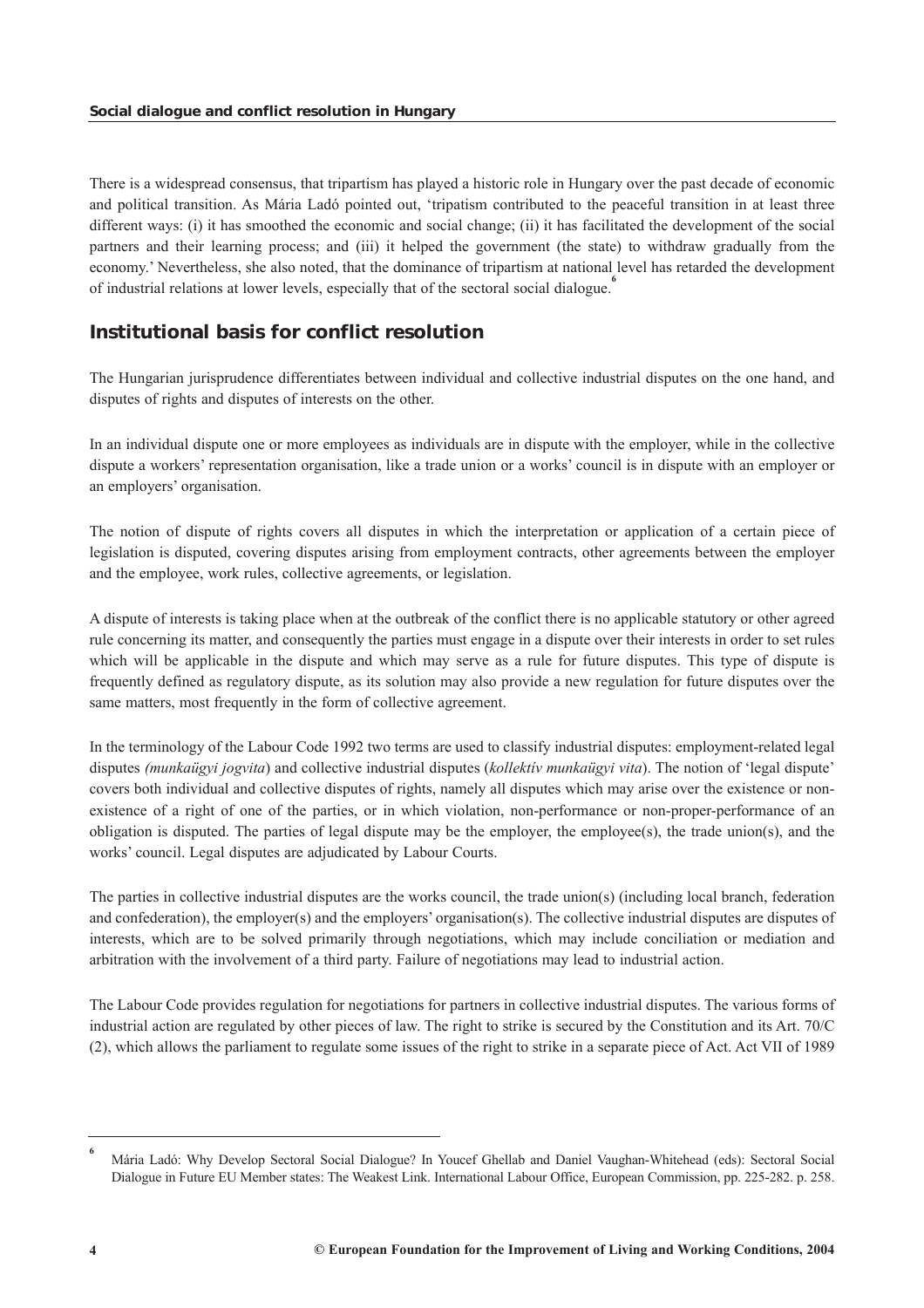<span id="page-5-0"></span>on strikes provides for a regulatory framework for strike action. Commentators often say that this act is an outstanding piece of regulation of the Hungarian legislation as maybe this act is the only one in the last decade which has not been modified since its adoption. Other types of protest action of organised labour - like demonstrations, mass-meetings, rallies, campaigning for signatures, etc., - are covered by Act III of 1989 on the Right of Assembly.

Picketing and lockout are not regulated by Hungarian law and are not used in practice.

The following governing principles determine the regulations on different methods of conflict resolution:

- An attempt to solve the dispute via negotiations has to precede industrial action.<sup>7</sup>
- An attempt to solve a legal dispute with the participation of the parties has to precede the hearing and adjudication of the court.**<sup>8</sup>**
- The rules of procedure have to be worded in a way that they support a quick resolution of the dispute.

## *Legal basis for strikes and lockouts*

#### *Right to strike and lockout*

Lockout is not regulated by the Hungarian law and is not used in practice. Hungarian law gives workers a positive right to organise and participate in strike. This right is guaranteed by the Constitution, and is regulated by the Act on Strike. Employees have the right to organise strikes in order to protect and promote their economic and social interests. The law in principle does not restrict the right to strike to trade unions, with the exception of solidarity strike. In practice, however, unorganised employees usually do not organise strikes but stage other types of protest actions, like campaigning for signatures or organising a demonstration in front of a public institution.

Participation in a strike is voluntary; no one can be forced to participate in it or to refrain from it. It is forbidden to anybody to intervene with coercive measures aimed at bringing to an end the lawful strike of the workers. A decision of the Supreme Court, however, endorsed the right of the employer to call on non-striking workers to perform overtime in order to reduce the damages caused by the strike. Thus, this managerial measure does not qualify as coercive measure.**<sup>9</sup>** Abuse of the right to strike is also forbidden.

#### *Conciliation during strike action*

Before calling a strike, seven days must be allowed for conciliation. If the employer refuses to negotiate during this period to conciliate the dispute, a strike call is to be considered lawful.<sup>10</sup> If the employer aimed by the demand of the strikers cannot be identified because the strike's demand is concerned with a question falling out of the scope of one particular employer, like privatisation or level of statutory minimum wage, etc. the Government must appoint its representative to participate in the conciliation procedure within five days. If the strike affects several employers, they

**<sup>7</sup>** See Act VII of 1989 on Strike, Art 2 (1) and Art. 3 (1)

**<sup>8</sup>** See Act III of 1952 on Civil procedure, Art. 355.

**<sup>9</sup>** See BH (Decisions of the Supreme Court) 160/2002

**<sup>10</sup>** See BH (Decisions of the Supreme Court) 585/1993.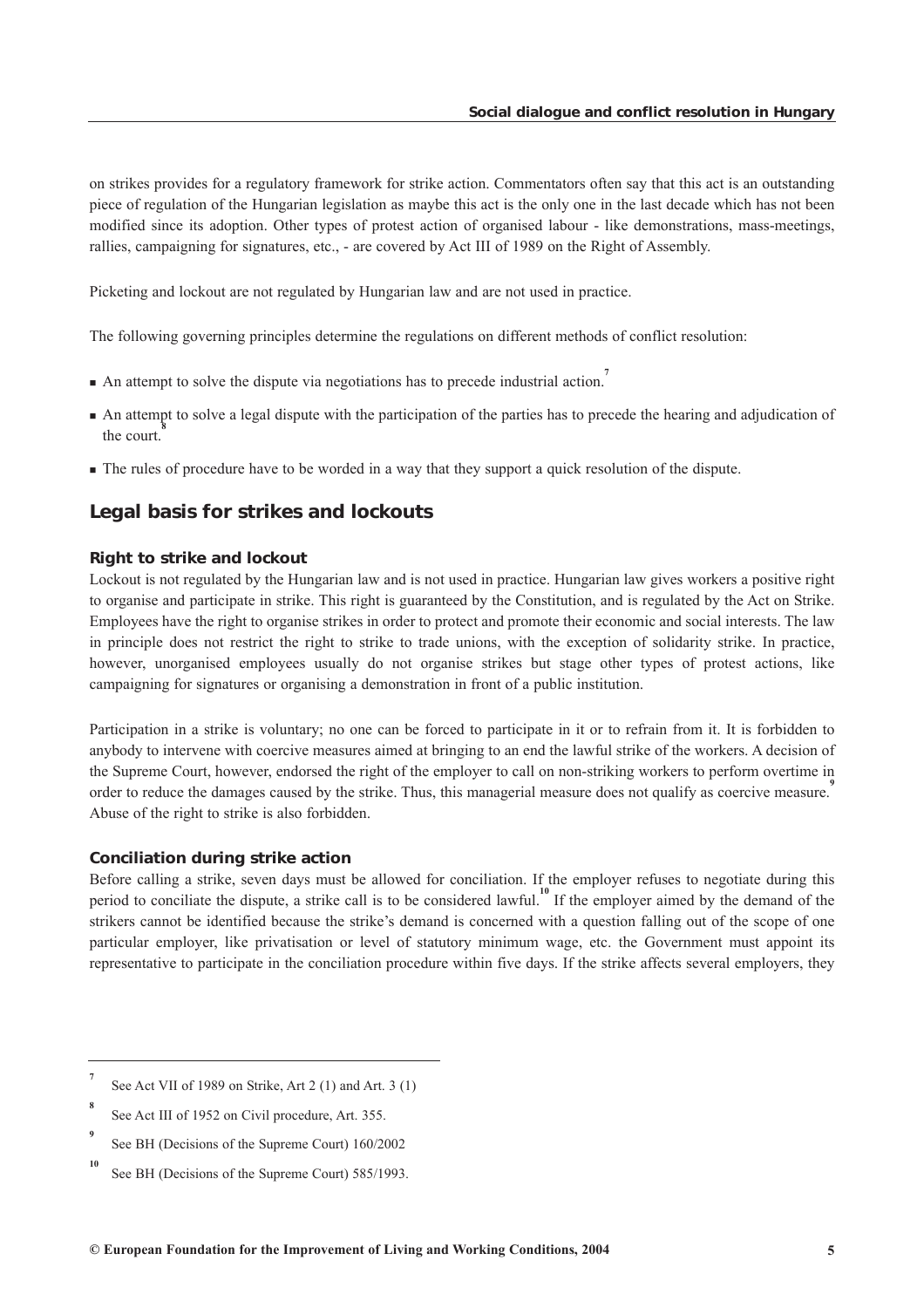are obliged to appoint their common representative with due negotiation authorisation. During the conciliation period it is allowed to call for a short, maximum two-hour warning strike. This rule applies even if two or more trade unions participate in one strike action.<sup>11</sup> If more than one union is negotiating over a strike demand with the employer, each of the unions has the right to call a warning strike.

During the strike the opposite parties have a joint obligation to continue further negotiations for the settlement of the dispute, and act jointly to protect persons and property.

## *Strikes in essential services*

In case of employers providing essential public services - like public transportation, telecommunication, electricity, water, gas and other type of energy supply, etc. - it is possible to exercise the right to strike only in a way that will not impede the provision of these essential public services at a minimum level of necessity. The extent and the conditions of such a minimum level service are subject to a prior agreement by the parties. The agreement on provision of services at a minimum level of necessity in essential public services may be agreed upon during the conciliation period prior to the given strike or well ahead, as a generally applicable rule. Such agreement may be included in the collective agreement as well.

Breach of the agreement on providing essential public services at a minimum level of necessity during the strike will not result in the unlawfulness of the strike, according to the rules of the Act on Strike and the established case law of the Supreme Court.<sup>1</sup>

## *Unlawful strikes*

According to the Act on Strikes and the established case law of the Supreme Court,<sup>13</sup> a strike may be adjudicated as unlawful if it meets with the requirements stipulated by Art. 3. of the Act on Strike:

- which has not been preceded by conciliation procedure for the minimum prescribed period of seven days;
- of which aim is anti-constitutional;
- which constitutes a legal, and not an interest dispute, which consequently should be decided by the courts;
- of which aiming to change the regulation of a collective agreement in force; and those
- that would directly and seriously endanger human life, physical integrity and the environment or which would hinder the prevention of the effects of natural disasters.

Strike action is banned in the judiciary, law enforcement organs, police and the armed forces as well as in security services.

In the public administration and public service sector (hereinafter public sector), the Act on Strike stipulates the right to strike must be exercised according to the special regulations set up by the agreement between the Government and the trade unions concerned. The agreement regulating the right to strike in the public sector has been concluded in 1994.<sup>1</sup>

**<sup>11</sup>** As it was ruled by the Supreme Court in relation to a railway strike.

**<sup>12</sup>** BH 255/1991.

**<sup>13</sup>** See ibid.

**<sup>14</sup>** The agreement was published in No. 8/1994, the Hungarian Journal.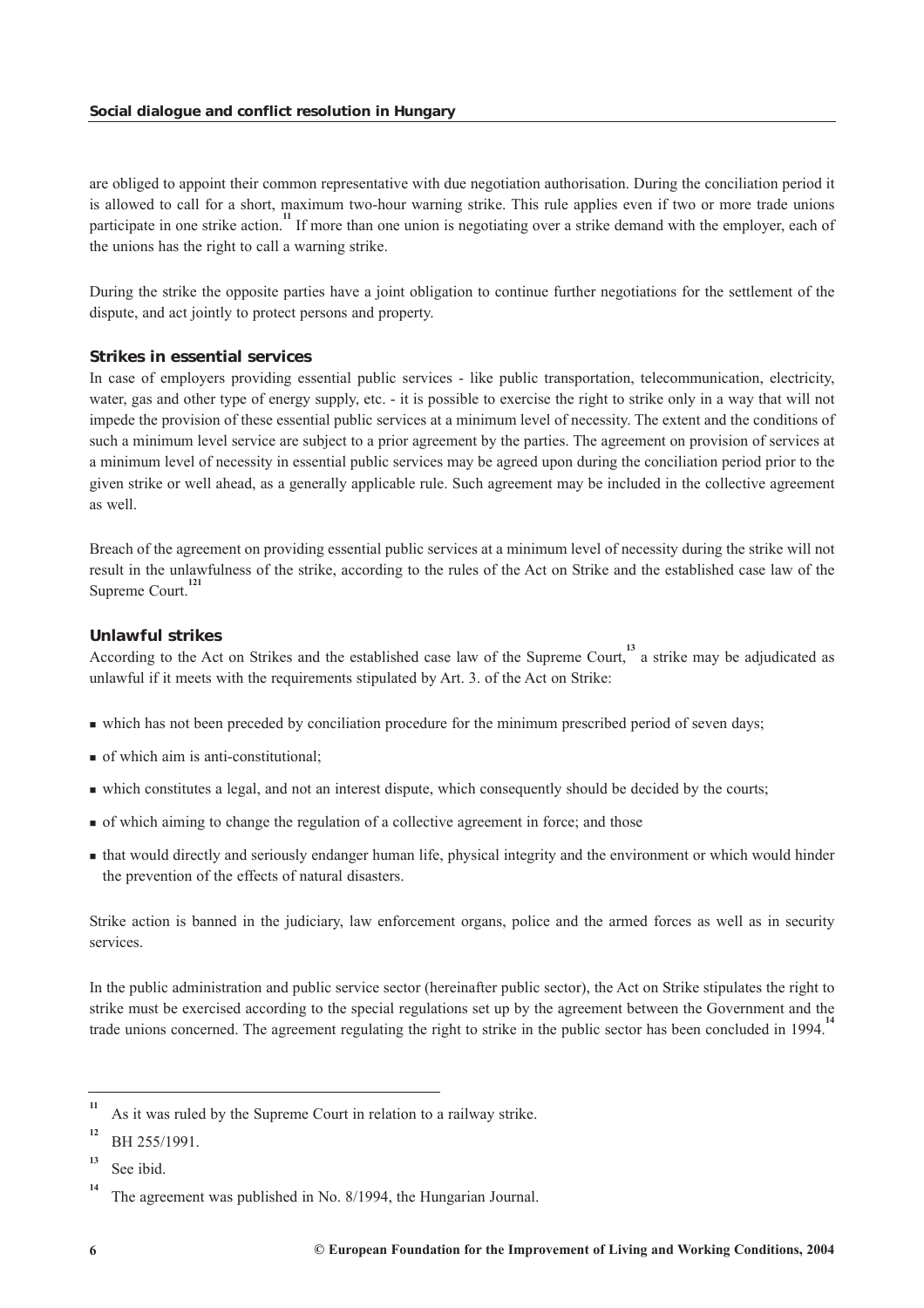The agreement restricts the right to strike of the civil servants in the following aspects: only those trade unions who participated in the conclusion of the agreement governing the right to strike in the civil sector may call a strike; the trade union may call a strike only if it is supported by at least half of the civil servants according to a ballot; a solidarity strike may be called only in order to support a strike in the civil service. According to Nacsa, the agreement on the right to strike in the civil service is unconstitutional because it restricts the right to strike in the civil service to a degree which is not allowed by the Constitution. The Constitution orders that the right to strike be regulated by an Act. The Act delegates the right to an agreement concluded by the trade unions and the Government to set up the detailed regulations of strikes called for in civil service. The Act does not authorise, and is not entitled by the Constitution to authorise, the parties involved to restrict substantially the right to strike, which is guaranteed by the Constitution itself. Their scope of activity covers only 'to set up specific rules'.

#### *The effects of lawful and unlawful strikes*

Calling on and participating in a lawful strike is a legitimate activity for which an employee should not be penalised. Calling on and participating in an unlawful strike, is a breach of the employment contract for which the employer may apply due sanctions.

Those who have a legitimate interest to receive a judgement on the lawful or unlawful nature of a strike (employer, trade union, or a customer, etc.) may file an action to the Labour Court who adjudicates the case within five days.

The employees are not entitled to their wages from their employer for the period while they are on strike. According to the case law established by the Supreme Court, the elected trade union officials are also covered by this rule and they are not entitled to any kind of remuneration from the employer while organising and participating in a strike action. During a lawful strike, however, only those benefits that relate to hours worked can be suspended. The period of being on strike, however, is considered service time as far as social security benefits are concerned, and it also counts as service time spent at the employer's for purposes of seniority, as well as.<sup>17</sup> Employees are not entitled to receiving any payment or compensation from the social security funds or from unemployment funds for the period while they are on strike.

Participating in an unlawful strike is a breach of the employment contract. Therefore, in this case the employee may be a subject of disciplinary proceedings, or summary dismissal for breaching the contract of employment. The organisers, especially the trade union(s) may be liable for damages caused by the unlawful strike. There is no case law yet on establishing the liability for damages of the unions at the moment. Nonetheless, based on the recent tendencies in legislation and in case law there might be developments in this area as there is great emphasis on the trade union's obligation to co-operate with the employers and to act with good faith in industrial relations.

#### *Picketing and lockouts*

Picketing and lockout are not regulated by law and are not used in practice.

**<sup>15</sup>** See Beáta Nacsa: Sztrájk a közszolgálatban. [Strike in the civil service.] Manuscript.

**<sup>16</sup>** 2/1999. Jogegységi hatarozat and BH 2002/159.

**<sup>17</sup>** For calculating the working time, and dealing with the duration of the strike in the context of working time see BH 112/2002.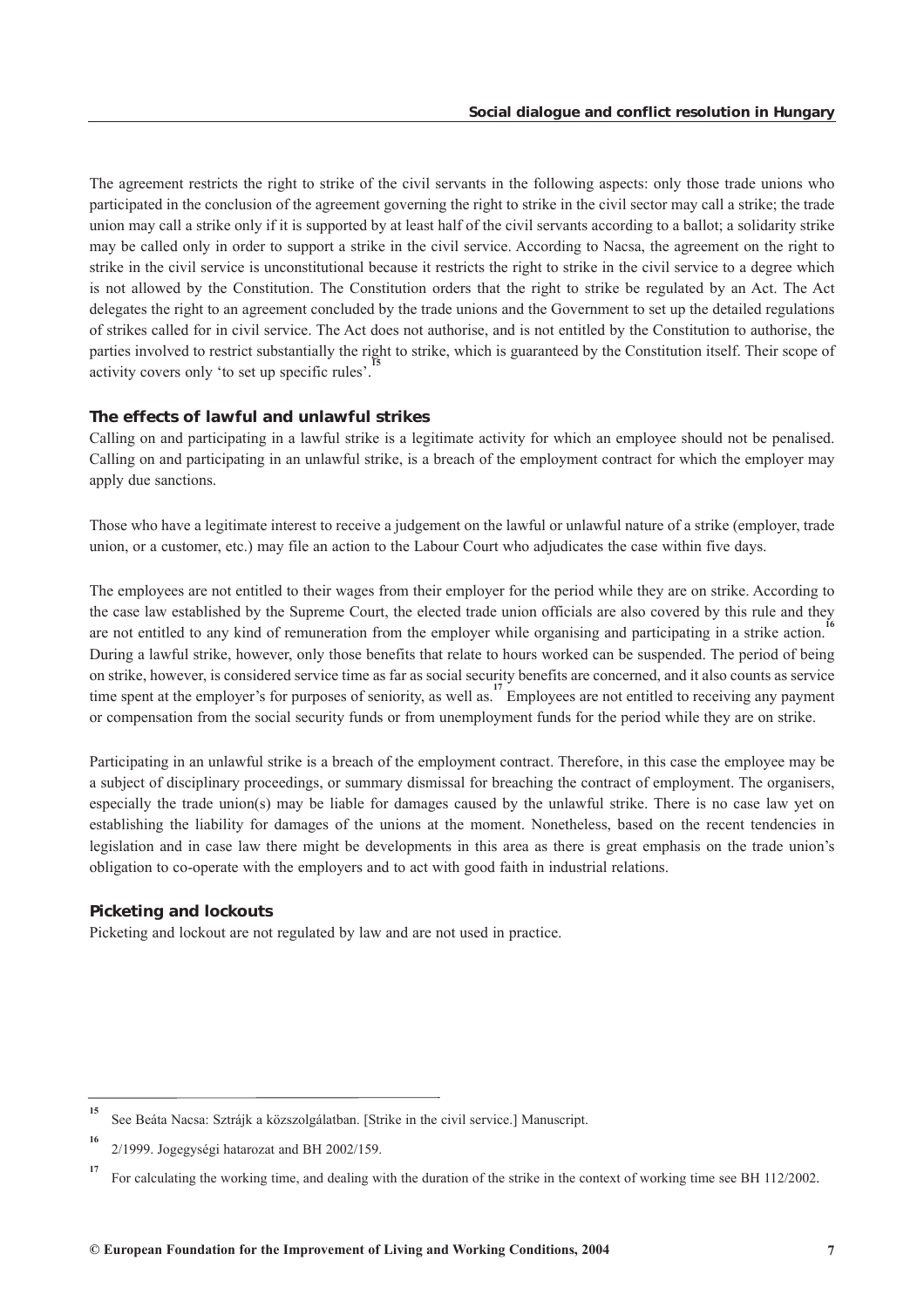## *Collective bargaining and strikes*

According to the Labour Code, any party has the right to initiate collective negotiations, which should not be rejected by the other party. This is guaranteed partly by the basic principle of labour law stipulating that both the employer and the trade unions are obliged to co-operate while exercising their rights.**<sup>18</sup>** Detailed regulations of the Labour Code strengthen the above principle: none of the parties has the right to refuse the proposal to carry on negotiations about the collective agreement.<sup>19</sup> This legal obligation means that the employer should give an answer in merit at least once to the trade union's proposal. With regard to the employer, the legislator limited this obligation in the next sub-paragraph by ordering that the obligation not to refuse the proposal to negotiate applies to the employer only when a trade union makes the proposal. As far as workplace-level wage agreements are concerned, employers have greater obligations, as it is mandatory for them to initiate wage negotiations once a year. Simultaneously, the employers should provide the trade unions with all the data and information that are necessary to promote successful wage negotiations. Nevertheless, it is not mandatory to conclude an agreement.

The right to participate in the negotiations is separate from the right to conclude collective agreements for trade unions. All the trade unions that are represented in the enterprise may take part in the negotiations on collective agreement, irrespective of the fact whether they are representative or not.**<sup>20</sup>** The Labour Code stipulates that only that union organisation can be deemed as a representative union which got at least 10% of the votes in the last works council elections at that company or the union that represents two thirds of a professional group at the firm. Consequently, the non-representative trade unions should also be invited to the negotiations, their presence should not be hindered, and they should be granted the opportunity to express their opinion, but they do not have the right to sign a collective agreement. In contrast to this, representative trade unions have the right to conclude a collective agreement with the employer. Nonetheless, an agreement reached by the non representative union and the employer may be submitted to a ballot at the company. If the majority of employees are endorsing the agreement, it gets collective agreement status and its regulation becomes enforceable through litigation at the respective labour court.

Acceptance of the trade union that has the right to conclude collective agreements and the refusal of the right of the respective trade union(s) to conclude collective agreements by the employer may result in legal disputes. In such cases, although rapid decision-making might be the precondition to the conclusion and/or validity of the collective agreement, the Labour Code failed to prescribe the term of making a judgement in legal disputes in this regard.<sup>21</sup>

#### *Legal conflicts (disputes of rights)*

The labour court has an exclusive authority and exclusive competence to adjudicate industrial disputes. Formal rules of court procedure govern the procedure of the labour courts. Specific rules applied in course of hearing labour law cases are included in Chapter XXIII of the Act on Civil Procedure.<sup>22</sup> Most of the costs resulting from labour court cases are paid by the state. The worker losing a lawsuit should only cover the litigation costs of the opponent party, but has to pay neither the respective dues nor the other costs of the legal procedure (e.g. expert fee).

**<sup>18</sup>** Art. 3 (1) of the Labour Code, being in force since 1 July 2001, defines the following obligation: Not only the employers, the works councils and the employees, but also the trade unions should co-operate, honestly and in good faith (also) with the employers when exercising their rights and meeting their obligations.

**<sup>19</sup>** Art. 37 (1) Labour Code

**<sup>20</sup>** Art. 33 (8) Labour Code

**<sup>21</sup>** Art. 37 (4) Labour Code

**<sup>22</sup>** Act III of 1952.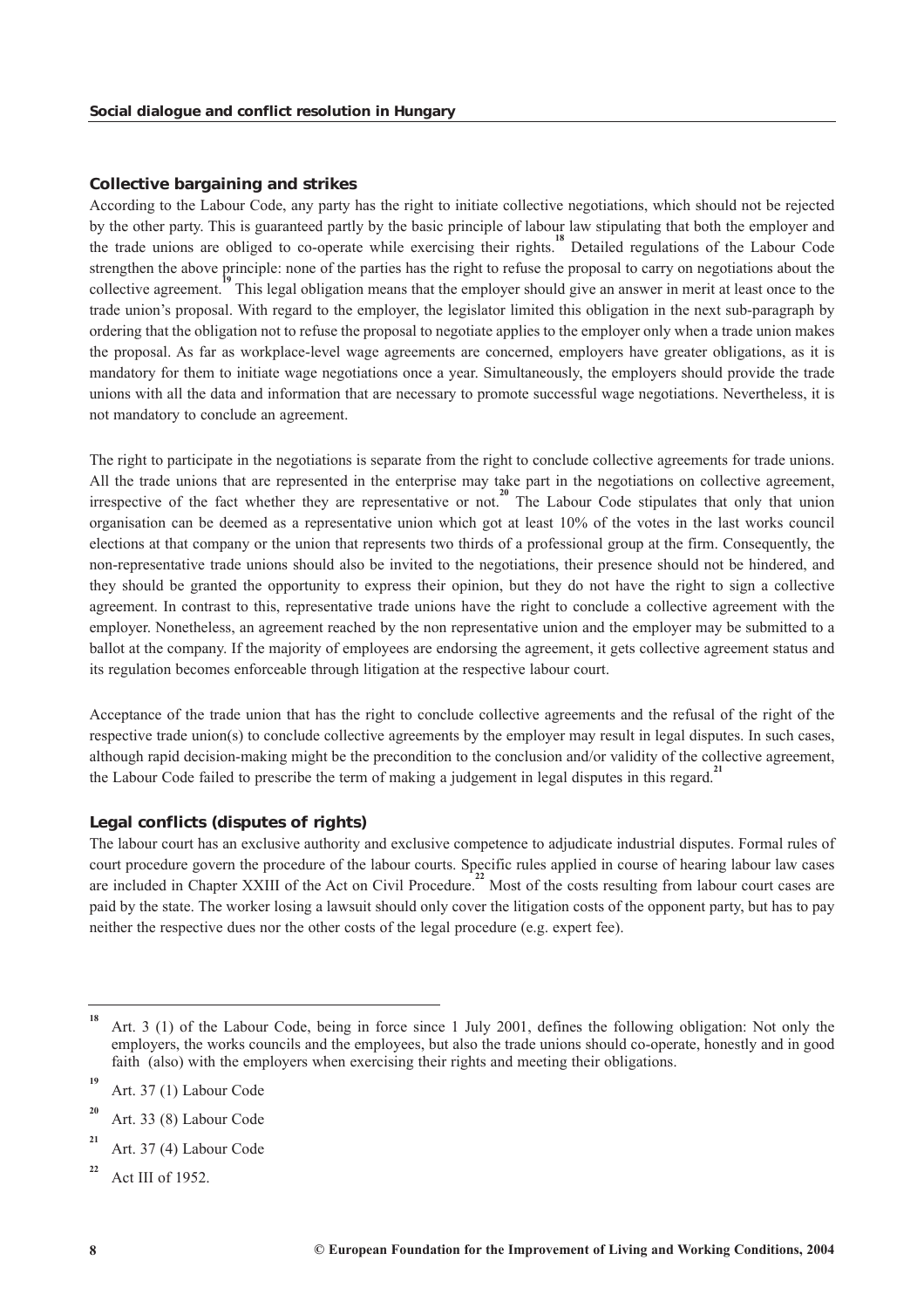The system of labour courts, as special courts, has been established in 1973. The labour court adjudicates labour law cases at the first instance. Labour courts comprise a panel of three: a legally qualified judge acting as chairperson and two lay members.**<sup>23</sup>** Hearings are held before a full panel of three members. At the beginning of the first hearing the chairperson is obliged to make an attempt to get the parties to reach a compromise agreement. In practice this attempt is usually very formal, takes only a few minutes and does not lead to an agreement of the parties. The parties, as mentioned above, frequently reach a compromise agreement, however, during the court procedure but usually only after getting to know the other party's standpoint and evidences, and also, after finding out the probable opinion of the chairperson of the labour court on the matter.<sup>2</sup>

Labour courts are organised at the county level (one for each county and one for the capital, Budapest) but occupy a position within the judicial hierarchy equal to the position of the local courts. If the decision of the labour court is challenged by an appeal, the case is referred to the county court whose judgement is final and binding. There is a possibility of extraordinary appeal against the judgement of the county court that is decided by the Supreme Court.

At the moment, there are four levels of courts in the judicial system: local (in the capital: district) courts, county courts, regional courts<sup>25</sup> and the Supreme Court. In most matters, the court of the first instance is the local court and in case of appeal, the county court acts as a court of the second instance. If the case begins at county level, the appeal is referred to the regional court. The Supreme Court adjudicates the extraordinary appeals that challenge the final and binding judgements of the county (or the regional) courts. Nonetheless, a major reform of the structure of the judicial system was decided recently. The reason for that judicial reform was that adjudication ordinary and extraordinary appeals overburdened the Supreme Court and resulted in a considerable backlog of cases. Furthermore, this situation endangered the fulfilment of the Supreme Court's main function; namely to ensure the consistent interpretation of law by the lower level courts. In order to remedy the situation, a series of measures were decided and partly have been put into action. The most significant change in the judicial system was the introduction of a system of five regional courts, which hear all the appeals against the judgements of the county courts within the region.<sup>2</sup>

As far as workplace-level resolution of individual right disputes is concerned, following the transition there has been a major reform of the workplace level conciliation procedure. During the socialist rule, company-level grievance boards, run by unions, were the first instance juridical forum in individual rights disputes. Nevertheless, due to the intertwining between company management, unions and the ruling party during the socialist time, it was widely questioned whose interests unions really represented. Thus, the post-socialist re-regulation of rules governing the world of work sought to re-establish the contractual freedom of employees and employers, and limit the intermediary role of unions. The 1992 Labour Code repealed company level grievance boards. It had only a brief passage of regulation concerning a pre-court conciliation procedure between the employer and the employee. It stipulated that within 15 days after having passed an injurious measure of the employer, reconciliation should be initiated in writing by the employee. If, however, within 8

**<sup>23</sup>** Lay persons are not representatives of the social partners.

**<sup>24</sup>** Beáta Nacsa & Erzsébet Berki: A munkaügyi bíróságok joggyakorlata [The jurisdiction of the Hungarian Labour Courts] in Attila Harmathy (ed.): Jogi Tanulmányok 2000, ELTE AJK, Budapest. 2001. p. 165-202.

**<sup>25</sup>** Three regional courts started its operation 1 July 2003, and further two regional courts will be set up by 1 July 2004.

**<sup>26</sup>** Major changes were introduced by the Act LXVI of 1997 on the organisational structure and direction of the judiciary. This Act also consolidated the separation between the executive power and the judiciary. The creation of the National Judicial Council has shifted the control over the courts from the Minister of Justice to the judiciary. The National Judicial Council has 15 members (one of which is the Minister of Justice) and chaired by the President Judge of the Supreme Court.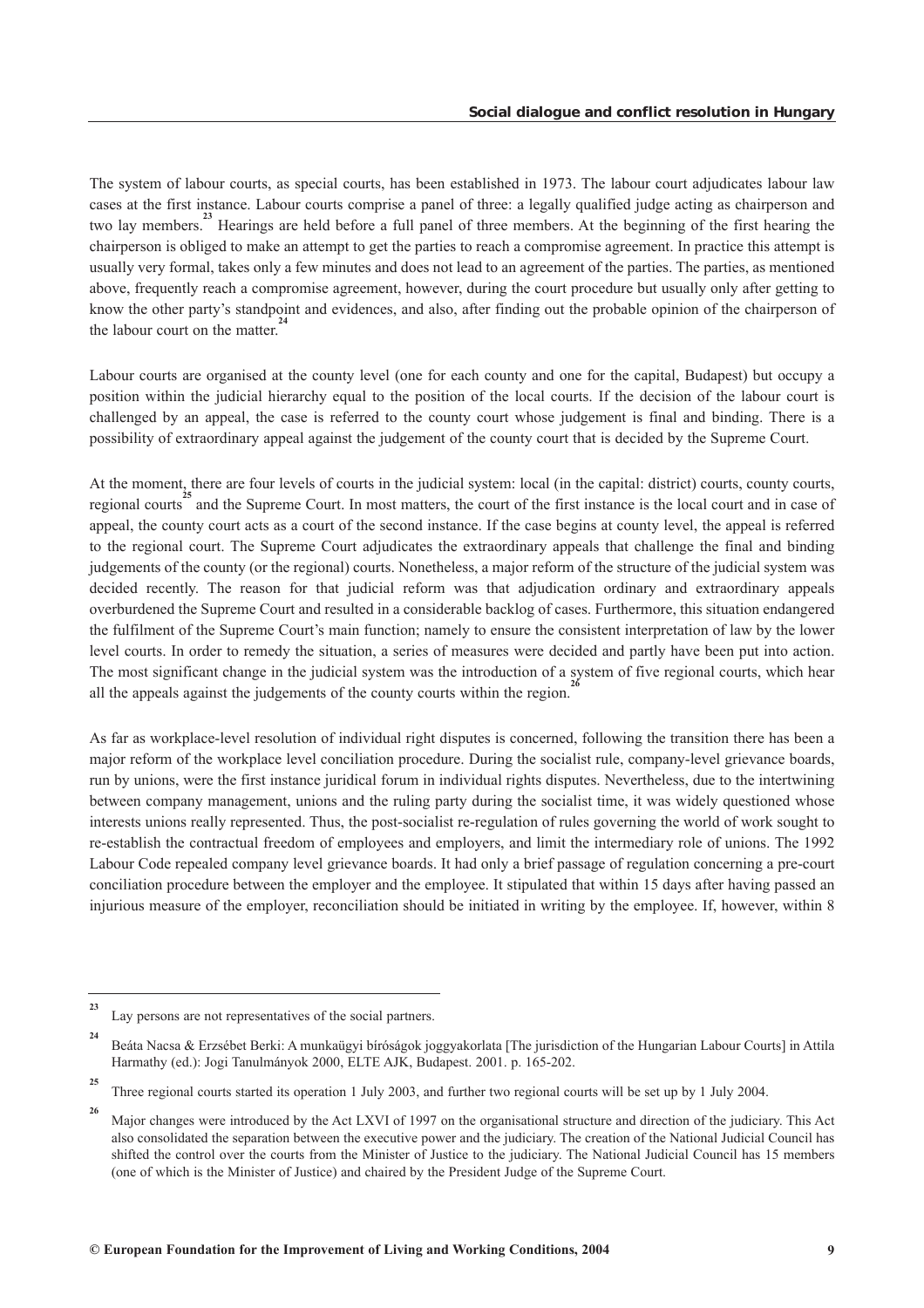days there is no agreement between the employer and the employee, the employee may initiate a court procedure. This company level pre-reconciliation requirement was repealed in 1999, following an amendment of the Civil Procedure Law, which made it compulsory for the parties to hold a reconciliation meeting in the labour court before litigation begins. Nevertheless, the Labour Code still allows that at company level a stipulation of the collective agreement or the joint decision of the parties may involve a conciliator in order to reach an agreement. If the conciliation fails to produce an agreement, the claimant may initiate a court procedure until an expiry period set by law.

During the 1980s annually approximately 20,000 lawsuits were filed to labour courts. In the early 1990s the number of lawsuits increased by 50%, reaching 31,000 in 1992. The steep increase was partly due to the mass-scale reorganisation process, which took place in the early nineties, and partly to the effect of the introduction of the new Labour Code, which eliminated the in-house grievance boards handling industrial disputes at company level. The second half of the 1990s saw a gradual decrease of individual legal disputes. In 1998, there were only 10,500 lawsuits. In 2000, however, there was again a steep rise in lawsuits. That year over 23,000 cases were filed. The bulk of the increase is due to the recent extension of the responsibilities of labour courts to issue awards in legal disputes related to social security payments. Nonetheless, an approximately 10-20% rise can be observed in cases related to labour issues. This rise on the one hand is the result of the repeal of the pre-labour court workplace level reconciliation process and on the other hand, arguably, of the increasingly tight labour market conditions, which encourage employees to seek their justice through litigation. The labour court process is considered to be a very slow and painstaking one. Approximately, 10% of the cases are processed for a period longer than one year. The majority of cases have been won by employees, which, in fact, shows that only those turn to labour courts, who are fairly sure about the prospects of winning the case. The number of litigation is considered to be fairly low compared to more developed countries. This fact is due partly to cultural factors, partly to weaknesses of workers' representation and partly to the conditions in the labour market, which favoured employers. This imbalance of power is reflected in the fact that in the mid-nineties employees typically sued their employers after having left the company. In the majority of cases employees try to find remedy for their complaints individually in direct negotiation with their managers and they only sue the company as a last resort.

Although unions or works' councils have no statutory role in the individual legal dispute procedure, unions may assist their members or employees with legal advices or by providing legal representation during the court procedure. Generally, legal advising is deemed to be the most important service that unions provide to their members. Legal regulations and well-established traditions missing, there is not any solid patterns of grievance procedure with trade union involvement at Hungarian workplaces. Case studies on workplace level industrial relations revealed that only a part of the bigger companies have internal conciliation procedures established in order to facilitate a quick solution of disputes related to employment issues. In these companies, however, the management involves the works councils rather than unions to facilitate in-house solutions. Several private agencies, legal advisors and lawyers are offering conciliation and mediation services for companies to help avoid court process. There are no statistics, however, on the use of these private third party services. Union confederations have recently argued for the re-establishment of the workplace level pre-court conciliation process, with the involvement of a third party providing conciliation and mediation services. It should be noted, that the everyday practice of conflict resolution is changing only slowly, and the new institutionalised system of pre-court mediation is so recent that there is no experience of its application. Before passing the Act on Mediation, the MKDSZ had suggested to authorise the Service's scope to provide mediation in individual legal disputes concerning labour rights. It was suggested, that it would be especially important to have mediation in individual industrial disputes in cases when all or most of the employees of one employer are suffering from the same unlawful action of the employer, e.g. when the employer systematically violates the regulation on overwork, or on annual paid leave. According to our recent experience, in such cases, the employees are very reluctant to file the case to the court because they are not willing to risk any further retaliation upon them. The rapid and effective settlement of such conflicts is further hindered by the fact that according to Art. 23 of the Labour Code unions are not entitled to cast a veto in such cases. Mediation between the union and the employer could solve such class-action type mass-legal-disputes relatively quickly, at little cost and without putting into the forefront any individual employee. This suggestion correlates with the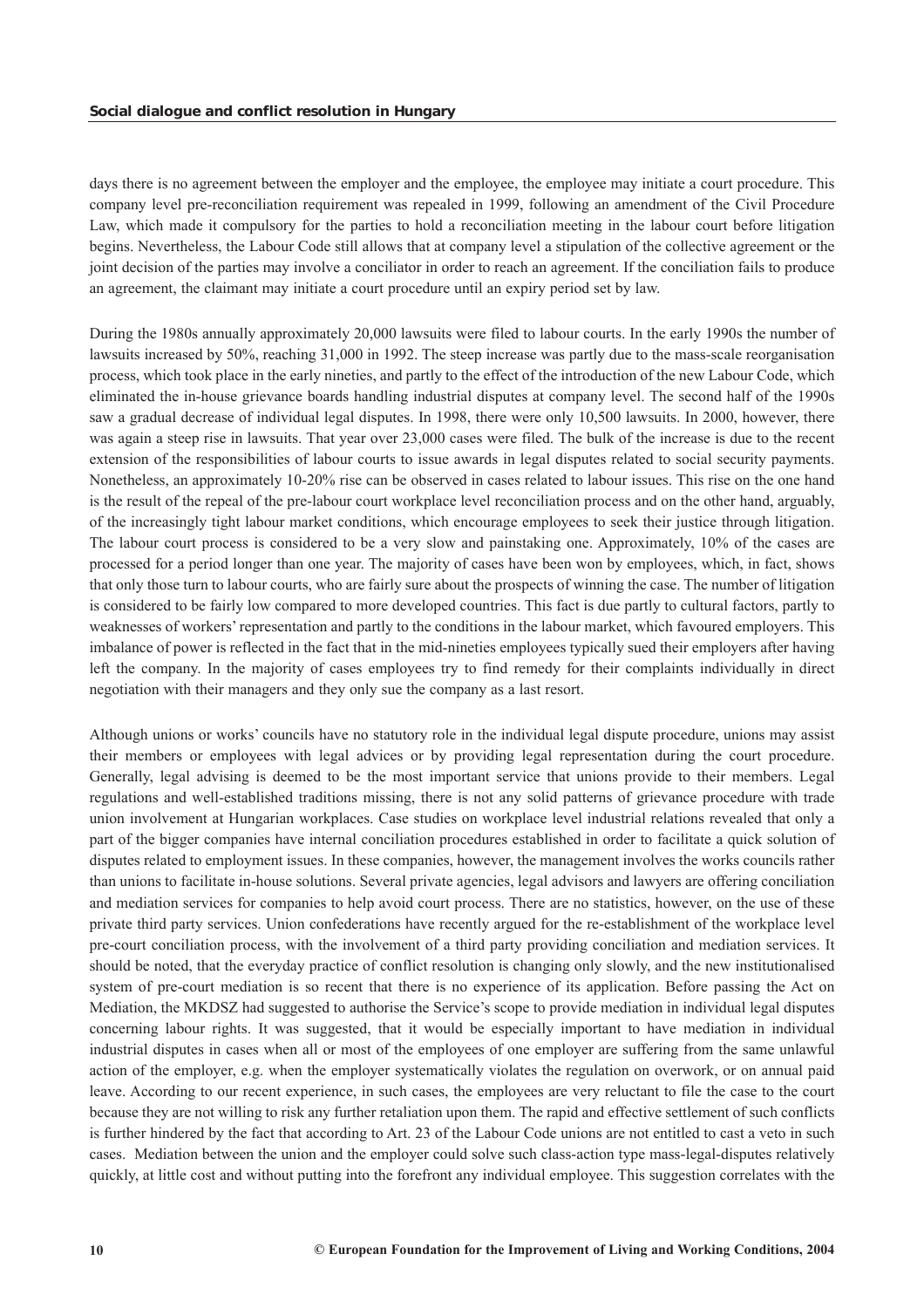<span id="page-11-0"></span>actual practice of MKDSZ as it sometimes gets requests to mediation in disputes of rights, but could not act officially given its mandate.

#### *Labour court cases*

|             | 2001  | 2000 | 1999  |
|-------------|-------|------|-------|
| Cases filed | 26099 |      | 11490 |

Source: *András Tóth - László Neumann - Erzsébet Berki (2003)*

## *Statistics on industrial disputes 1992-2002*<sup>27</sup>

#### *Strike activity*

**27**

This section overviews the development of industrial disputes in practice in the last decade. As far as strikes are concerned, strike activity has been fairly low in the context of dramatic crisis and subsequent reorganisation of the economy in the early nineties. The economic changes, by and large, were detrimental for the position of employees given the rise of unemployment and the widespread insecurity among job holders.

In the first part of the last ten years (1992-1997) strikes outnumbered the other forms of protests, like demonstrations and collecting signatures. Since then, the strike activity decreased, despite the fact that the Hungarian economy entered on a sustained growth path, and unemployment levels have been reduced to less than 6%. On the other hand, the number of other forms of protestations has increased, which process shows the existing discontent and also the weaknesses of employees. As Erzsébet Berki pointed out, according to comparative data, workers in Austria and Hungary are the most docile; they use the industrial fight weapons the most rarely in Europe.<sup>2</sup>

The majority of strikes, around 90%, were single-employer strikes, with limited impact on their wider environment. Strikes were mainly initiated and organised by trade unions. When trade union demands concerned a whole sector or more sectors - typically in pubic services, like education or health-service, the employees or unions mainly used the means of collecting signatures or staging demonstrations to put pressure on government or other authorities. Those groups of employees who are prohibited from striking - like soldiers, police and fire extinguisher personnel - expressed their demands via demonstrations, primarily held in front of the Parliament. In the last two years, there have been four major demonstrations, as follows:

- The demonstrations of the Democratic Union of Health Care Employees (Egészségügyi és Szociális Ágazatban Dolgozók Demokratikus Szakszervezete, EDDSZ) were held in all major cities on 30 June 2000. The rally stressed demands for higher wages and additional budget provisions for the health sector.
- The common demonstration of the six national union confederations, held in Budapest on 11 November 2000. Unions protested against the amendment of the Labour Code and the government's sidelining the national level tripartite forum. The unions also demanded higher wage increases and a rise of pensions.

Data and explanations in this section are taken from the publications of Erzsébet Berki. See below the bibliography.

**<sup>28</sup>** Hungarian Workers Rarely Strike, http://freespace.virgin.net/andras.hirschler/nostrike.htm, summing up articles published on strike in the Világgazdaság, 26 November 2001.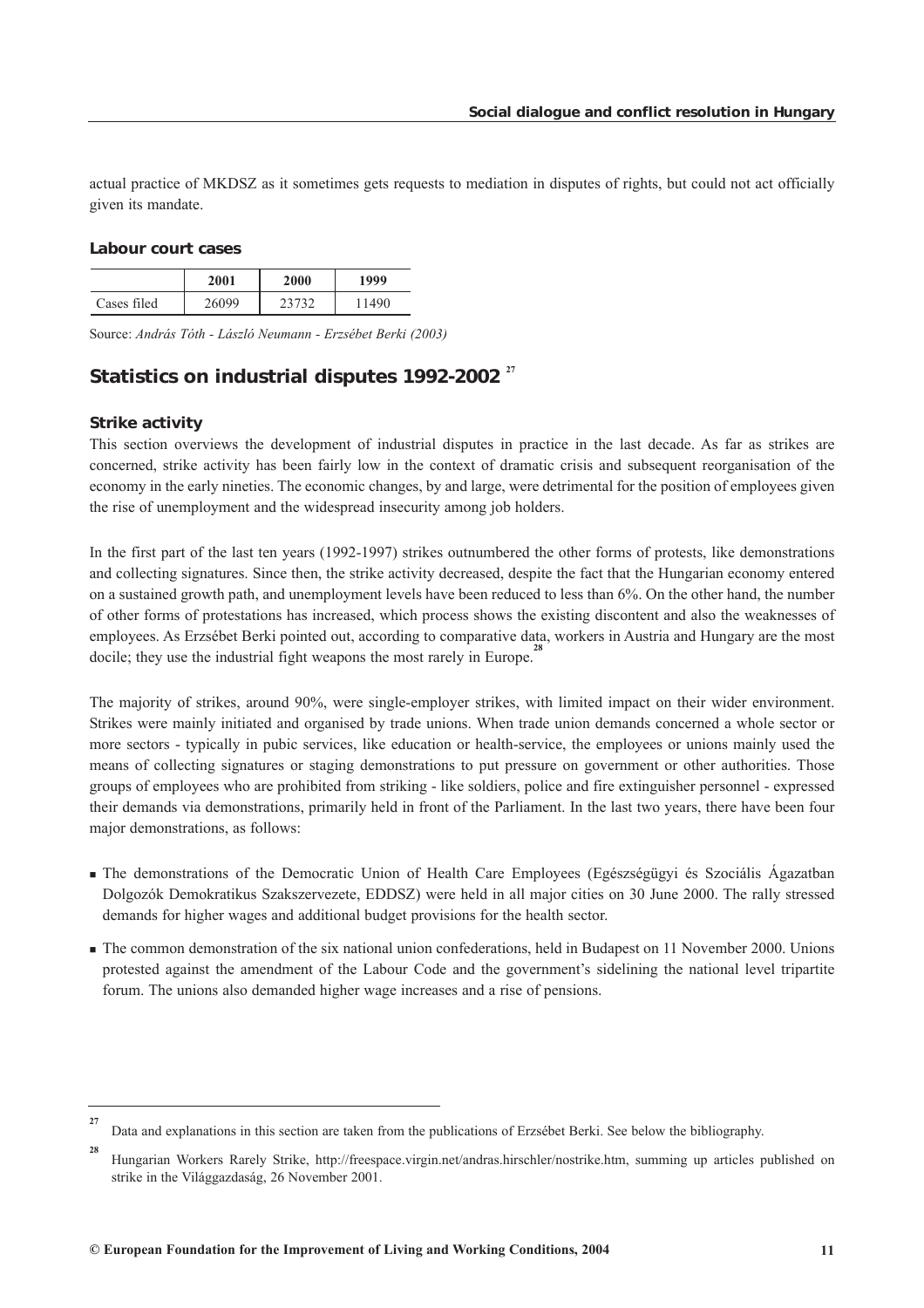- The common demonstrations of five national union confederations, held in Budapest on 24 March 2001. Unions demanded the revocation of the planned amendment of the Labour Code. According to various estimations, the number of protesters was between 15,000 and 50,000.
- The collection of signatures by the Teachers' Union (Pedagógusok Szakszervezete, PSZ) in the autumn 2001. PSZ collected 216.000 signatures demanding a special session in the parliament to debate the low wage level in the sector.

Traditionally, the most strike prone industries are public utility ones, like railway, public bus transport and air-industry. The trade unions of these industries - normally organised into one major public utility company - are organisers of the major strikes in the country as far as duration, number of participant employees and lost hours are concerned.

| Year          | Warning<br>strike | Strike         | Solidarity<br>strike     | Demonstration | Collecting<br>signatures | Petitioning              | Other industrial<br>action | Other<br>Action          | Total | $\frac{0}{0}$ |
|---------------|-------------------|----------------|--------------------------|---------------|--------------------------|--------------------------|----------------------------|--------------------------|-------|---------------|
| 1992          | $\tau$            | $\overline{4}$ | $\overline{\phantom{0}}$ | 3             | $\overline{2}$           | $\overline{\phantom{a}}$ | 3                          | $\overline{\phantom{a}}$ | 19    | 6,3           |
| 1993          | 12                | 7              |                          | 3             | 3                        |                          | 2                          | J.                       | 29    | 9,7           |
| 1994          | 6                 | 5              |                          | 5             | 6                        | -                        |                            | $\mathbf{1}$             | 25    | 8,3           |
| 1995          | 6                 | 3              |                          | 13            | $\overline{2}$           |                          | 3                          | $\overline{\phantom{a}}$ | 28    | 9,3           |
| 1996          | $\overline{4}$    | $\overline{4}$ | $\overline{\phantom{0}}$ | 6             |                          | 2                        | $\overline{2}$             | $\overline{\phantom{a}}$ | 19    | 6,3           |
| 1997          | $\overline{4}$    | 5              |                          | 16            | 4                        | 2                        | 4                          | $\overline{c}$           | 37    | 12,3          |
| 1998          | 9                 | 2              | $\overline{\phantom{0}}$ | $\tau$        | $\overline{2}$           |                          | $\overline{2}$             | 2                        | 24    | 8             |
| 1999          | 5                 | 2              |                          | 11            | 3                        | 3                        |                            | 2                        | 27    | 9             |
| 2000          | 3                 | $\overline{4}$ | 3                        | 12            | 3                        | 2                        | $\overline{2}$             | 4                        | 33    | 11            |
| 2001          | 3                 | 3              |                          | 10            | 9                        | 2                        | $\overline{2}$             | 3                        | 33    | 11            |
| 2002          | 3                 | 5              | $\theta$                 | 10            | 3                        | 2                        | $\theta$                   | 3                        | 26    | 8,7           |
| Total         | 62                | 44             | 6                        | 96            | 38                       | 14                       | 22                         | 18                       | 300   | 100           |
| $\frac{0}{0}$ | 20,7              | 14,6           | 2                        | 32            | 12,7                     | 4,7                      | 7,3                        | 6                        | 100   |               |

Table 1: *Different types of industrial action (1992-2002)*

Source: *Erzsébet Berki: Sztrájkok és direct akciók, Raabe, 2003.*

Table 2: *Number of strikes (1992-2002)*

|                   | <b>Number</b> | $\frac{0}{0}$ |
|-------------------|---------------|---------------|
| Warning strike    | 62            | 55,4          |
| Strike            | 44            | 39,3          |
| Solidarity strike |               | 5,4           |
| Total             | 112           | 100           |

Source: *Publications of Erzsébet Berki.*

#### *Duration of strikes and lockouts*

In general, the duration of strikes was fairly short in the past ten years. Primarily because more than half of all strike actions were warning strikes, which may not be longer than two hours. Data based on those strikes when the duration of the action is known shows that the average strike lasted for only 32 hours. This number is, however, boosted by the unusally strike prone railway industry and the relatively long strikes at particular industries. The longest strike was the January 2000 railway workers strike, which lasted for 13 days and 17 hours, involved about 56,000 workers.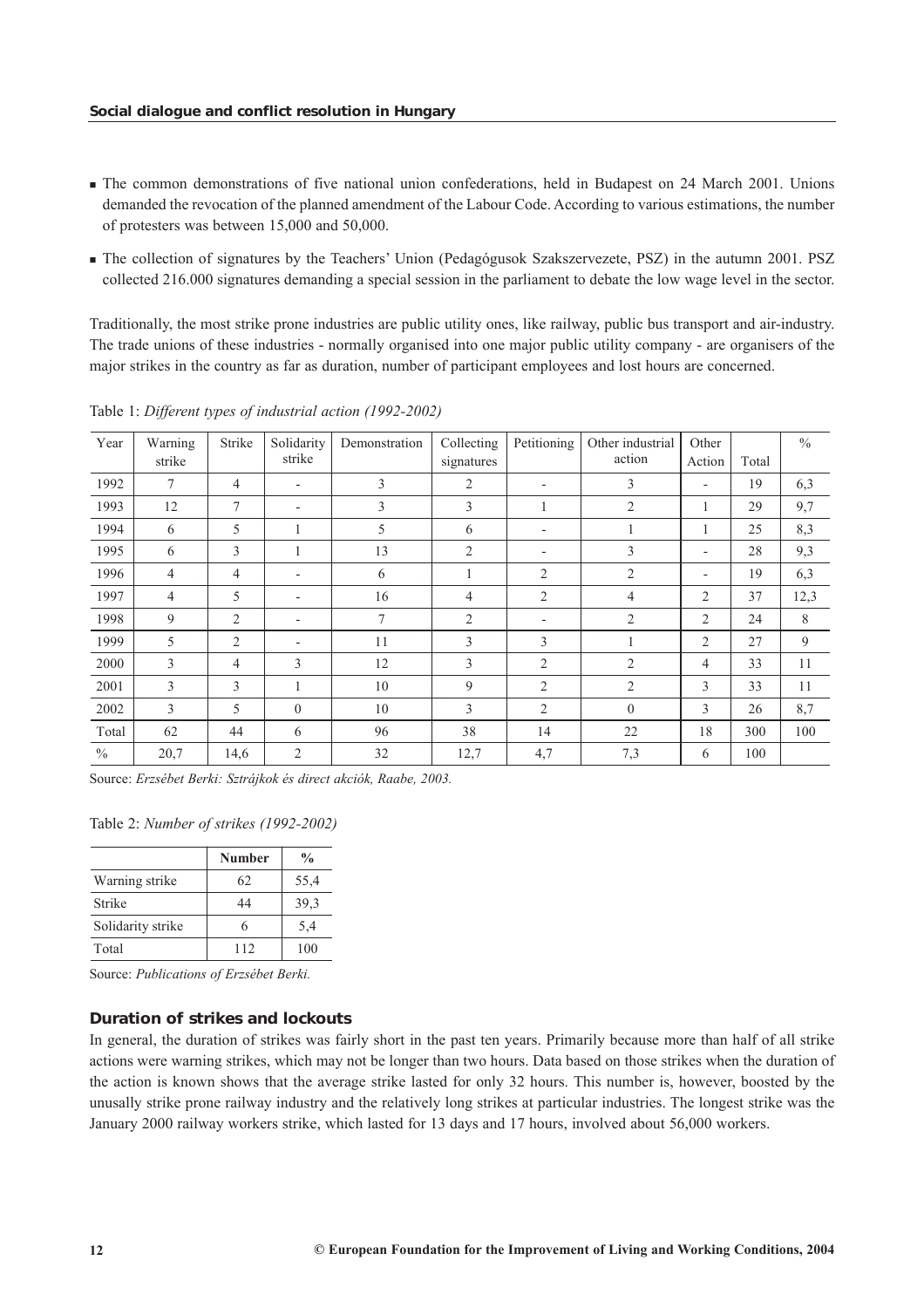| <b>Duration of strikes</b> | <b>Hours</b> |
|----------------------------|--------------|
| Total                      | 3281         |
| Average                    | 32           |
| Minimum                    |              |
| Maximum                    | 480          |
| Number of cases            | 103          |

Table 3: *Duration of strikes (1992-2002)*

Source: *Publications of Erzsébet Berki.*

During the past ten years altogether more than 9 million hours (1.150.457 working days) were lost to strikes. As mentioned above, the railway strikes resulted in the most numerous lost working days. As for the participants of demonstrations, only those demonstrations mobilised more than ten thousand participants, which covered at least one sub-sector of the public sector and aimed to put pressure on the Government or on the Parliament. In March 1999 nearly twenty thousand health care workers, teachers, and other public employees demonstrated demanding the cancellation of wage freeze, staffing cuts and 16 % wage increase. In December 2000 the health care workers held a series of warning strikes and demonstrations over three days. These actions culminated in a demonstration held in front of the Parliament which mobilised 10,000 public employees requesting additional state-funding for wage increase.

Table 4: *Number of participants in strikes (1992-2002)*

| Persons |
|---------|
| 356816  |
| 4517    |
|         |
| 200000  |
| 79      |
|         |

Source: *Publications of Erzsébet Berki.*

Table 5: *Working hours lost in strikes (1992-2002)*

| <b>Number of lost working hours</b> | <b>Hours</b> |
|-------------------------------------|--------------|
| Total                               | 9203661      |
| Average                             | 82175,54     |
| Minimum                             |              |
| Maximum                             | 3290000      |

Source: *Publications of Erzsébet Berki.*

#### *Reasons for strikes and lockouts*

As the table below shows, almost half of strike actions were triggered by wage demands. None the less, at the beginning of the nineties, workers frequently protested against mass reductions or privatisation in the form of strikes, while in the past few years the number of actions has increased against factory closures and reorganisations. Among 'other' reasons for industrial actions one can find actions for fringe benefits, protesting against overwork or against unfair management practices. Since 1989, the decisive majority of strikes and demonstrations were held in the public sector. Especially since the second half of the nineties, public sector unions became the major strike organisers. All major strikes and demonstrations were initiated in the public sector. The typically strike prone public sectors are railway, other transportation subsectors, health care and education, policemen, firemen. These strikes and demonstrations aimed to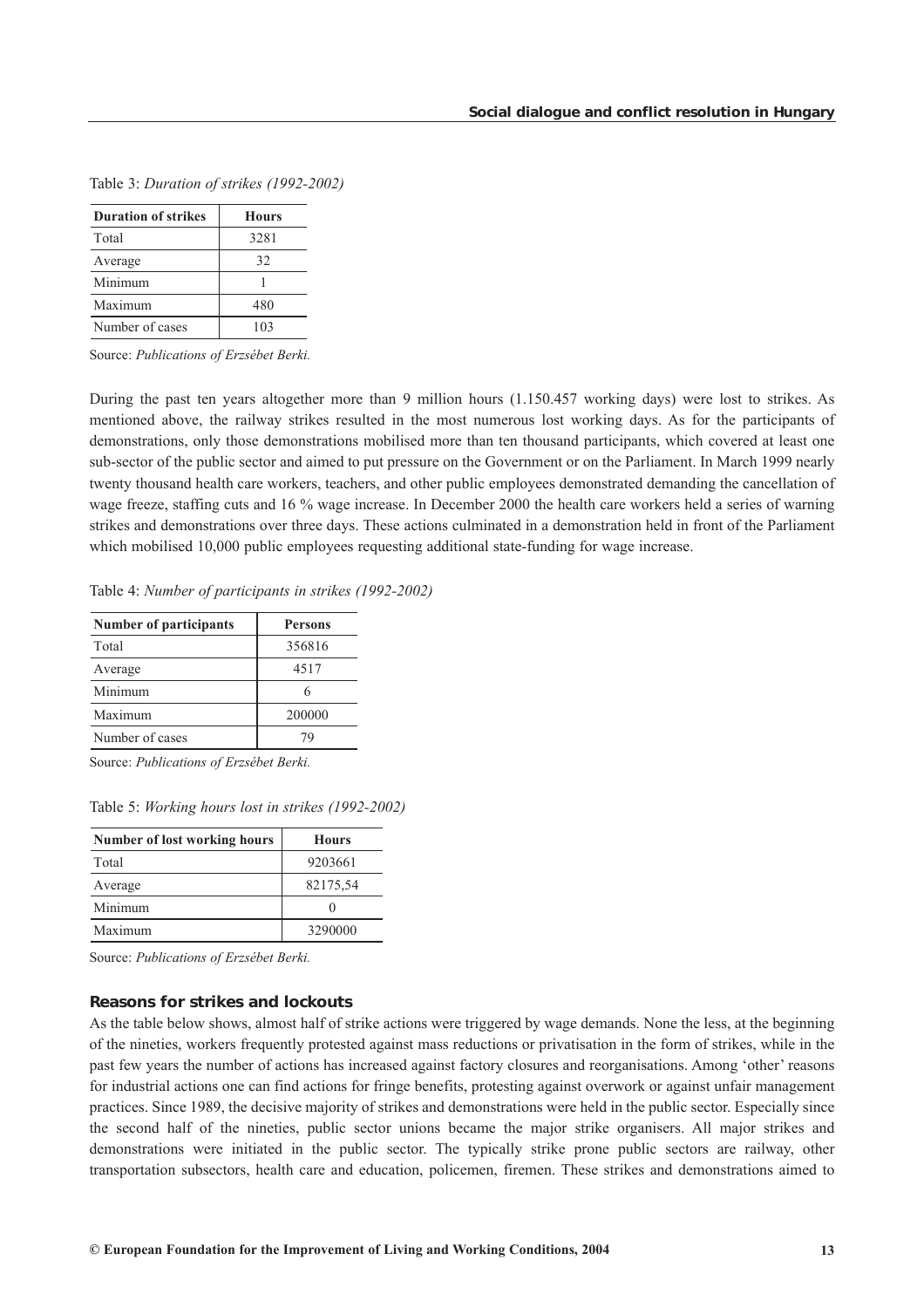draw attention to the low income level in the public sector. Protests of farmers and agriculturer producers were also rather frequent, but their actions are not considered to be part of industrial relations in Hungary.

| Year          | Wage           | Lay offs       | Privatisation  | <b>Closures</b><br>Reorganisations | Other            | No data      | <b>Total</b> | $\frac{0}{0}$ |
|---------------|----------------|----------------|----------------|------------------------------------|------------------|--------------|--------------|---------------|
|               |                |                |                |                                    |                  |              |              |               |
| 1989          | 13             |                | 3              | 7                                  | 5                |              | 28           | 7,5           |
| 1990          | $\overline{4}$ | $\overline{2}$ | 3              | 1                                  | 9                | $\mathbf{1}$ | 20           | 5,4           |
| 1991          | 6              | 8              | 3              | 1                                  | 7                |              | 25           | 6,7           |
| 1992          | 8              | $\mathfrak{Z}$ |                | 3                                  | 5                |              | 19           | 4,8           |
| 1993          | 25             | $\mathbf{1}$   |                |                                    | 3                |              | 29           | 7,8           |
| 1994          | 12             | 5              | 1              | 1                                  | 5                | 1            | 25           | 6,7           |
| 1995          | 16             | 3              |                |                                    | 9                |              | 28           | 7,5           |
| 1996          | 12             | $\mathbf{1}$   |                | 1                                  | 5                |              | 19           | 5,1           |
| 1997          | 22             |                | $\overline{2}$ | 7                                  | 5                | 1            | 37           | 9,9           |
| 1998          | 17             | 1              | 1              | $\overline{2}$                     | 3                |              | 24           | 6,5           |
| 1999          | 15             | $\mathbf{1}$   | $\mathfrak{2}$ | 9                                  | $\boldsymbol{0}$ |              | 27           | 7,3           |
| 2000          | 16             |                |                | 5                                  | 12               |              | 33           | 8,9           |
| 2001          | 15             |                | 1              | 10                                 | 7                |              | 33           | 8,9           |
| 2002          | 12             |                | $\overline{4}$ | $\mathfrak{Z}$                     | $\overline{7}$   |              | 26           | $7,0$         |
| Total         | 193            | 25             | 20             | 50                                 | 82               | 3            | 373          | 100           |
| $\frac{0}{0}$ | 47,7           | 6,7            | 5,4            | 13,4                               | 22,2             | 0,8          | 100          |               |

Table 6: *Reasons for strikes (1989-2002)*

Source: *Erzsébet Berki: Sztrájkok és direct akciók, Raabe, 2003.*

Table 7. below shows the primary addressees of industrial actions, and table 8. provides data about the success rate of industrial actions, according to the opinion of the organisers and the participants. It is important to note that the share of strikes and other protest actions which were considered successful by the organisers and the participants is very small.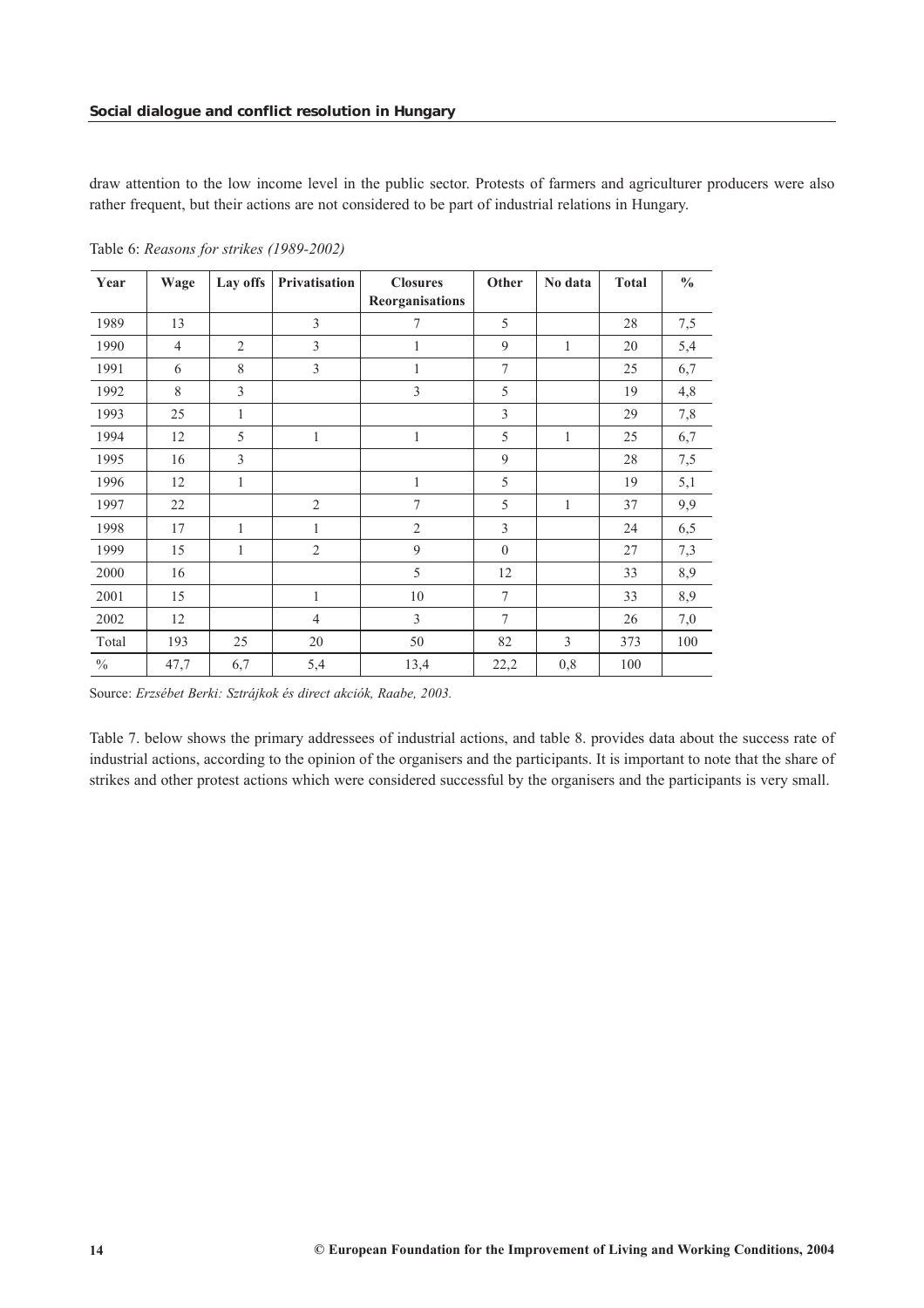| Year          | Employer | Owner          | <b>Municipality</b> | Government     | Parliament     | Other          | <b>Total</b> | $\frac{0}{0}$ |
|---------------|----------|----------------|---------------------|----------------|----------------|----------------|--------------|---------------|
| 1989          | 17       |                | $\overline{3}$      | 8              |                |                | 28           | 7,5           |
| 1990          | 14       |                |                     | $\overline{4}$ | $\overline{2}$ |                | 20           | 5,4           |
| 1991          | 19       |                | 2                   | $\overline{4}$ |                |                | 25           | 6,7           |
| 1992          | 13       | 1              |                     | 3              | 2              |                | 19           | 4,8           |
| 1993          | 19       | $\overline{4}$ | 2                   | $\overline{2}$ | $\overline{2}$ |                | 29           | 7,8           |
| 1994          | 13       | 1              | 1                   | 8              | $\overline{2}$ |                | 25           | 6,7           |
| 1995          | 10       | $\mathbf{1}$   | $\overline{2}$      | 11             | $\overline{4}$ |                | 28           | 7,5           |
| 1996          | 12       | 1              | $\mathfrak{2}$      | $\mathfrak{2}$ | $\mathfrak{2}$ |                | 19           | 5,1           |
| 1997          | 19       | 1              | 6                   | 9              | $\overline{2}$ |                | 37           | 9,9           |
| 1998          | 15       | $\mathbf{1}$   | 1                   | 5              | 1              |                | 24           | 6,5           |
| 1999          | 12       | $\mathbf{1}$   | 9                   | 5              |                |                | 27           | 7,3           |
| 2000          | 16       | $\mathbf{1}$   | $\overline{2}$      | 12             | 1              | 1              | 33           | 8,9           |
| 2001          | 8        | 6              | 3                   | 13             | $\mathfrak{2}$ | 1              | 33           | 8,9           |
| 2002          | 11       | 9              |                     | 3              | 1              | $\overline{2}$ | 26           | 7,0           |
| Total         | 198      | 27             | 33                  | 89             | 21             | 5              | 373          | 100           |
| $\frac{0}{0}$ | 52,9     | 7,3            | 8,9                 | 24,0           | 5,6            | 1,3            | 100          |               |

Table 7: *Addressees of actions (1989-2002)*

Source: *Erzsébet Berki: Sztrájkok és direct akciók, Raabe, 2003.* 

| Year          | <b>Fully</b><br>successful | Partly<br>successful | Somewhat<br>Successful | Not successful<br>at all | No data        | <b>Total</b> | $\frac{0}{0}$ |
|---------------|----------------------------|----------------------|------------------------|--------------------------|----------------|--------------|---------------|
| 1989          | 6                          | 8                    | 2                      | 7                        | 5              | 28           | 7,5           |
| 1990          | 3                          | 8                    | $\overline{2}$         | $\overline{4}$           | 3              | 20           | 5,4           |
| 1991          | 6                          | 10                   | $\overline{2}$         | 5                        | $\overline{2}$ | 25           | 6,7           |
| 1992          | 3                          | 6                    | $\overline{2}$         | 6                        | $\overline{2}$ | 19           | 4,8           |
| 1993          | 3                          | 16                   | 1                      | 5                        | $\overline{4}$ | 29           | 7,8           |
| 1994          | $\overline{4}$             | $\tau$               | 5                      | $\overline{7}$           | $\overline{2}$ | 25           | 6,7           |
| 1995          | $\overline{2}$             | 13                   | $\mathbf{1}$           | 8                        | $\overline{4}$ | 28           | 7,5           |
| 1996          | $\mathfrak{2}$             | 10                   | $\mathfrak{2}$         | $\overline{4}$           | $\mathbf{1}$   | 19           | 5,1           |
| 1997          | 5                          | 15                   | $\overline{4}$         | 6                        | 7              | 37           | 9,9           |
| 1998          | 6                          | 8                    | $\mathbf{0}$           | 6                        | $\overline{4}$ | 24           | 6,5           |
| 1999          | $\overline{2}$             | $\tau$               | $\overline{4}$         | 11                       | 3              | 27           | 7,3           |
| 2000          | 3                          | $\tau$               | $\mathbf{1}$           | 17                       | 5              | 33           | 8,9           |
| 2001          | 1                          | $\overline{3}$       | 6                      | 17                       | 6              | 33           | 8,9           |
| 2002          | 3                          | 8                    | $\theta$               | $\tau$                   | 8              | 26           | 7,0           |
| Total         | 49                         | 126                  | 32                     | 110                      | 56             | 373          | 100           |
| $\frac{0}{0}$ | 13,2                       | 33,6                 | 8,6                    | 29,5                     | 15,1           | 100          |               |

Table 8: *Evaluation of success of industrial actions (1989 - 2002)*

Source: *Erzsébet Berki: Sztrájkok és direct akciók, Raabe, 2003.*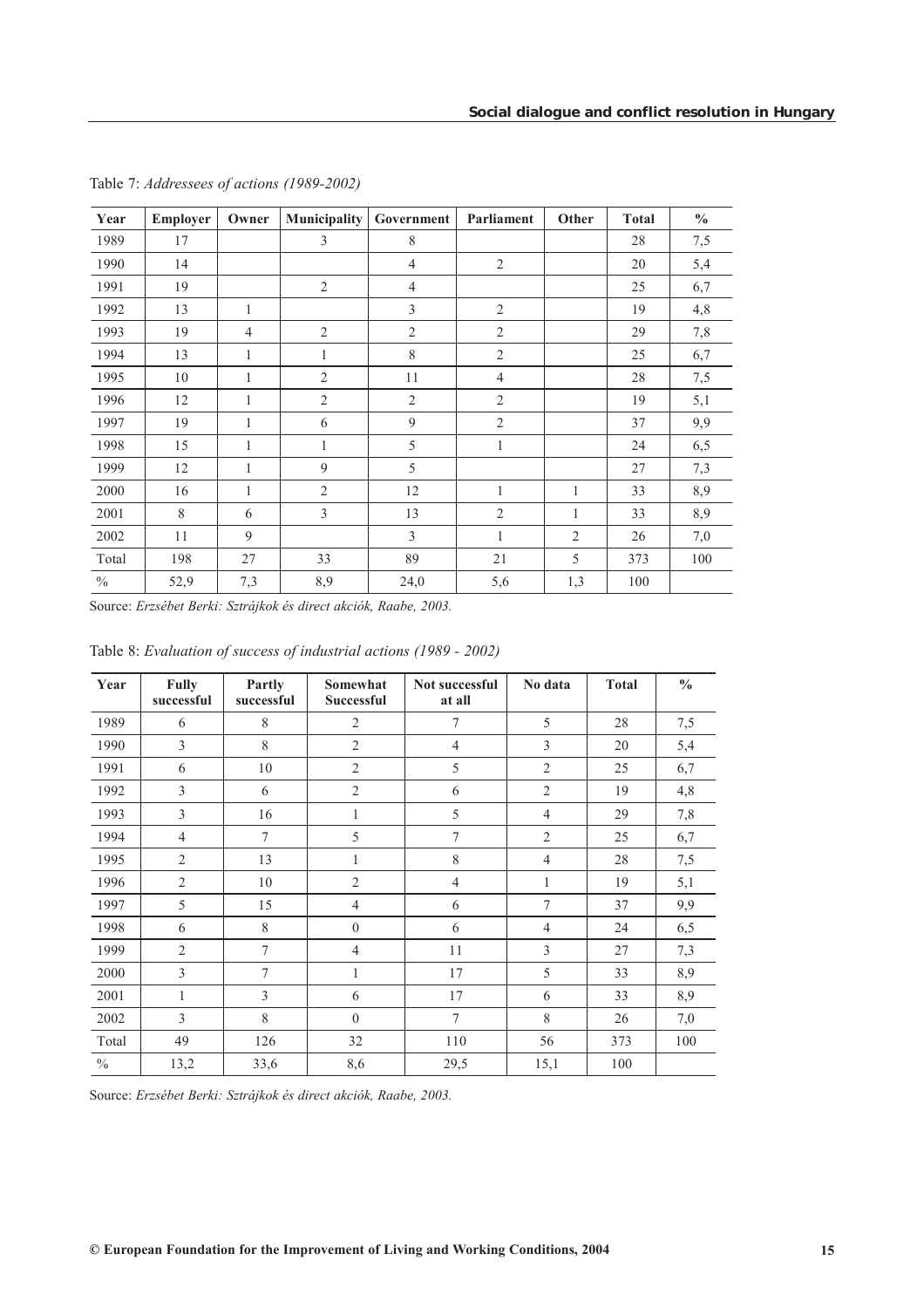# <span id="page-16-0"></span>*Conflict resolution mechanisms*

In order to facilitate effective negotiations between the partners at workplace level, the law offers third-party dispute settlement methods for conflicts of interests: mediation and arbitration. In case of disputes of interests between the trade unions and the employer, methods of peaceful dispute settlement are available, as an alternative to industrial action in case of failure of bipartite negotiations. If a dispute of interests emerges between the works council and the employer, the works council has no right to call a strike, such a dispute have to be settled exclusively via peaceful methods of conflict resolution.

Collective agreements deal fairly extensively with developing internal regulations for handling collective industrial disputes. About half of the collective agreements contain regulations on internal conflict settlement, and 28% of company collective agreements set up a kind of conflict-management committee. The majority of multi-employer collective agreements also include some mechanism to solve workplace level collective disputes. In practice, however, these mezzo-level machineries are rarely used.

The Labour Code stipulates the rules of peaceful interest dispute settlement, covering only the basic rules of conciliation, mediation and arbitration.

#### *Conciliation*

Disputes are supposed to be settled first of all by conciliation, namely by direct negotiations between the parties concerned (between the trade union and the employer - or their federations; or between the works council and the employer). The conciliation is initiated by the submission of a written position on the subject of the dispute to the other party. The submission of the initiating position starts a 7-day suspension period during which the parties of the dispute have to refrain from any action that may jeopardize an agreement. During this period the employer have to suspend the execution of its planned but objected measures. Any agreement reached via conciliation is binding and legally enforceable.

#### *Mediation*

Mediation is a method of dispute resolution involving a neutral third party who tries to facilitate the disputing parties to reach a mutually agreeable solution. The mediator does not only bring together the disputing parties in order to help them reconcile their differences, but also may suggest terms on which the dispute might be solved. In mediation the disputing parties retain control over the outcome of the dispute. The parties should request jointly the services of the mediator. It means that the parties should agree upon the use of the mediation, and practically, on the actual person of the mediator, as well. The mediator may request data or other information from the parties. If the mediator does so, the 7-day suspension period mentioned above in relation to the conciliation is extended until the deadline determined by the mediator for the disclosure of data or other information. This period of extension, however, may not be longer than five days. The Labour Code also stipulates that at the completion of the mediation the mediator should put in writing the parties' agreement and deliver the document to them. If the mediation has not led to an agreement, the mediator puts in writing the parties' position, and delivers it to the parties. Any agreement reached via mediation, is binding and legally enforceable. Beyond the above stipulations, the Labour Code does not regulate the procedure of mediation. None the less, if the mediator is a member of the Labour Mediation and Arbitration Service, the rules of procedure of the Service will be applied, which contains some additional procedural rules. Otherwise, the parties of the conflict are free to decide over procedural rules and whether they invite a mediator of their own choosing to facilitate the peaceful solution of their dispute.

## *Arbitration*

Arbitration is a method of dispute resolution involving one or more neutral parties who decide the dispute of interests. In arbitration the parties do not retain control over the outcome of the dispute, the arbitrator is given the power of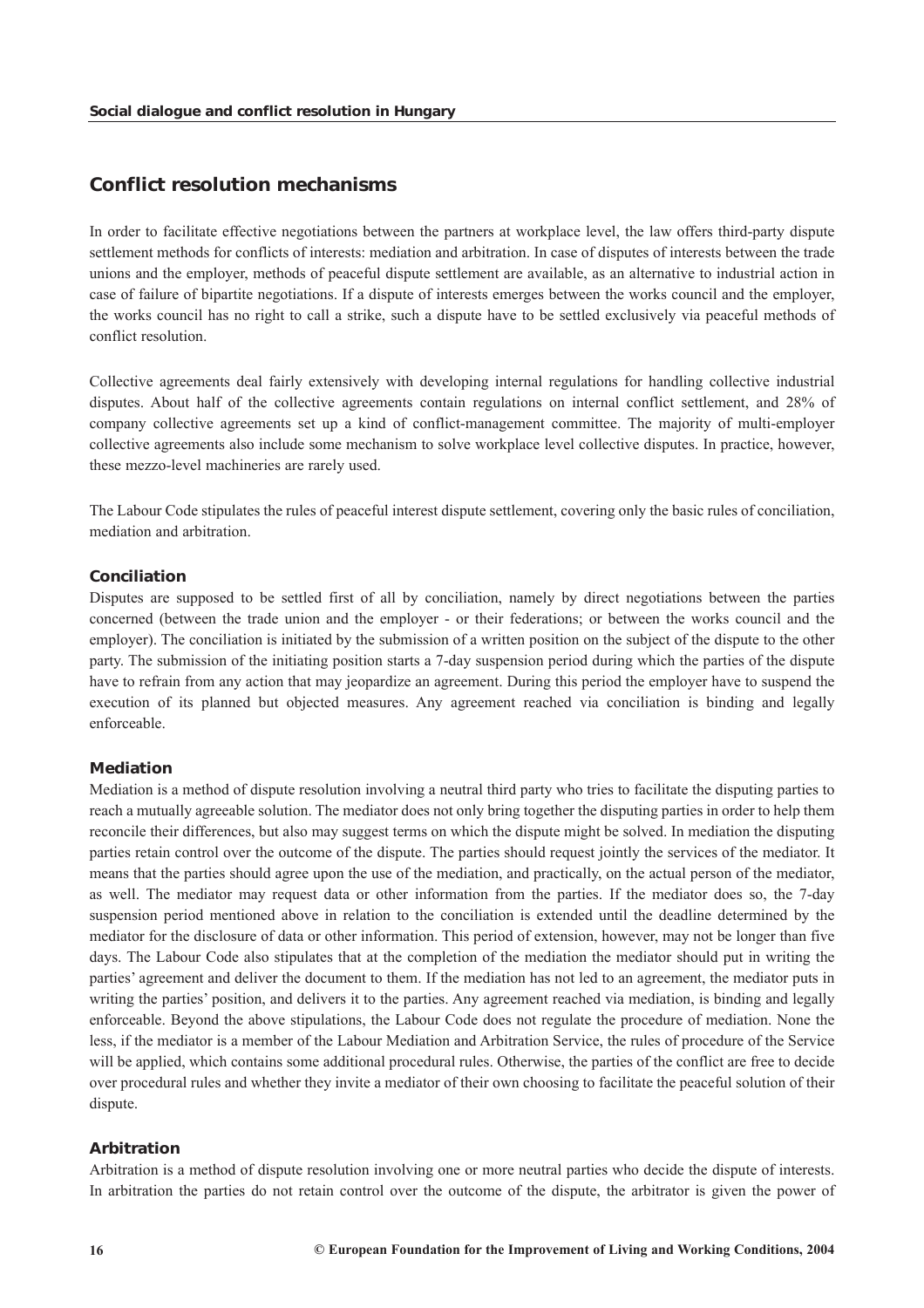<span id="page-17-0"></span>determination over the debated issue. The Hungarian labour law does not allow adjudicative-claims arbitration in the field of employment and industrial relations. Consequently, there is no arbitration in disputes of rights. Arbitration is generally voluntary and normally used as a last resort, after negotiation has failed to resolve the issue. According to the general rule, the parties should request jointly the services of the arbitrator.

The award of the arbitrator is binding if the parties have, in advance, subjected themselves thereto in a written statement or, when the arbitration award is brought in a compulsory arbitration procedure.

#### *Resolution of civil law disputes in out-of-court procedures*

Regarding legal disputes, an Act on Mediation, with the aim to further the resolution of civil law disputes in out-of-court procedures was legislated in 2002.<sup>29</sup> The law endorses that a conflict should be solved peacefully, quickly, cheaply, and preferably by a win-win style compromise of the parties.

## *Labour mediation and arbitration service*

To promote an effective and quick resolution of industrial disputes of interests, the state and the social partners agreed to establish the *Munkaügyi Közvetítoi és Döntobírói Szolgálat* (Labour Mediation and Arbitration Service, MKDSZ) in 1996. The role of the MKDSZ is to facilitate peaceful resolution of collective interest related industrial disputes between employer(s) and employees' representatives by providing third party mediation and arbitration. The MKDSZ, however, has been barred to provide third party participation in individual legal disputes and in collective disputes over statutory rights, namely in legal disputes.

The MKDSZ is an independent organisation. None the less, MKDSZ annually provides a report concerning the overview of its functioning to the ÉT. The arbitrators and mediators are elected every five years by the national tripartite body. The functioning of the MKDSZ is covered by the state. The office of MKDSZ is hosted at the *Foglalkoztatási és Munkaügyi Minisztérium* (Ministry of Labour and Employment, FMM) and its full-time officials are civil servants of the staff of the ministry.<sup>30</sup> MKDSZ has two full-time employees: a director and a secretary. The secretary performs the administrative and management activities.

It should be noted that parties involved in a dispute are not obliged to choose a mediator or arbitrator from the register of MKDSZ. In practice, however, if the parties ask for a neutral party's service, they mostly choose among the mediator and arbitrators of the MKDSZ. Mediators and arbitrators of the MKDSZ are selected by a committee set up by OÉT and, the list is endorsed by the OÉT. The Director and the secretary of MKDSZ are also elected by the OÉT.

The official journal of legislative acts, the *Magyar Közlöny* (Hungarian Journal) publishes the list of mediators and arbitrators and the Rules of Organisation, Operation and Procedure of MKDSZ.<sup>31</sup> As far as procedures concerned, mediators and arbitrators act upon individual request. Namely, the parties in conflict should request jointly the services of a mediator or an arbitrator. It means that the parties should agree upon the use of mediation / arbitration procedure,

**<sup>29</sup>** Act LV of 2002 on Mediation, came into force on 17. March 2003.

**<sup>30</sup>** Government Decision 1005/1996 (I. 31.).

**<sup>31</sup>** Information provided by the National Labour Council was published in Hungarian Journal No. 2000/38. It contains the Rules of Organisation, Operation and Procedure of MKDSZ applicable since 2000 as Appendix No. 1 and the list of mediators and arbitrators as Appendix No. 2.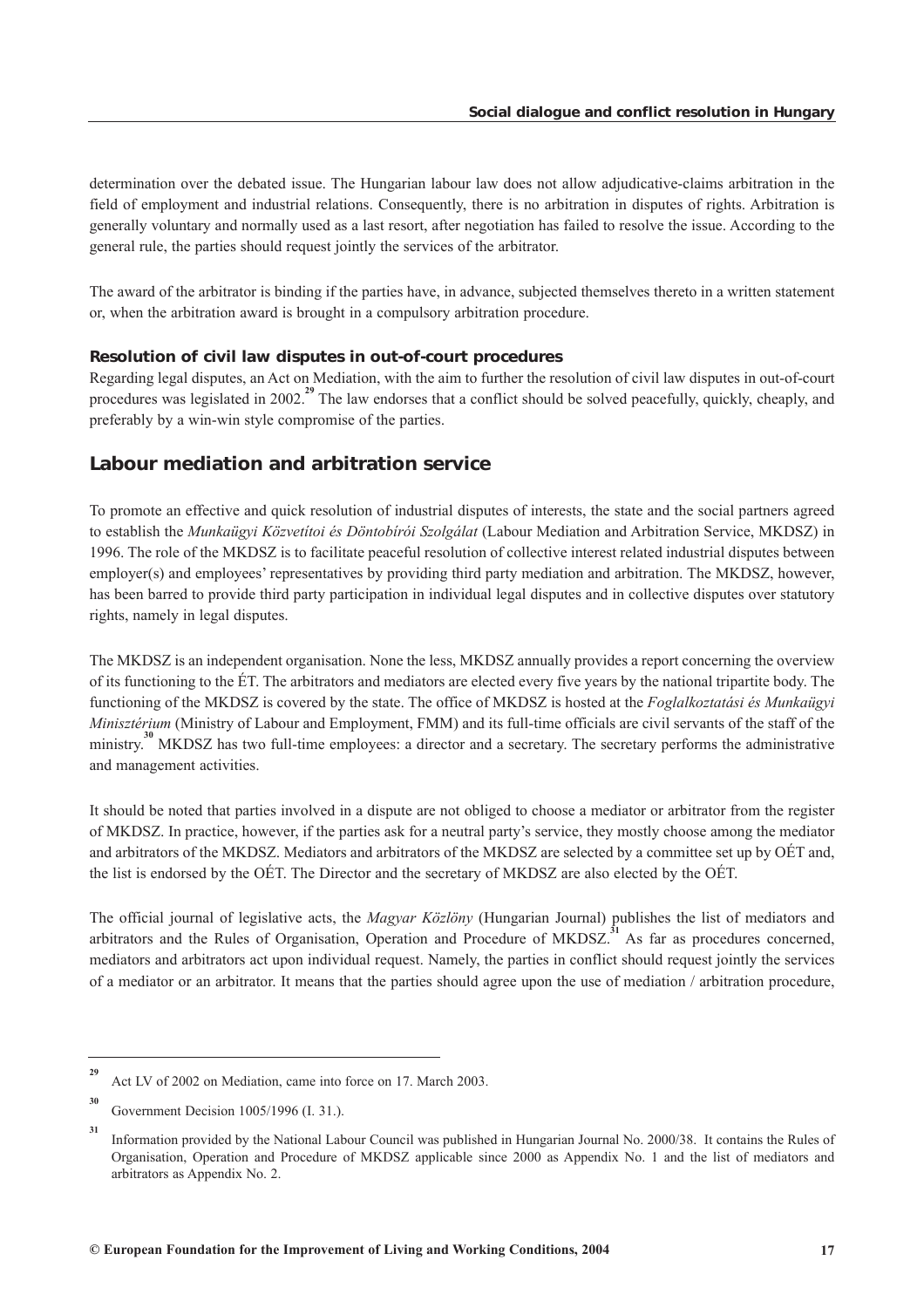and on the actual person of the mediator / arbitrator, as well. These agreements may take place in advance, resulting in generally applicable rule. However, it is far more frequent that the affected parties agree upon the applicable procedure and the person of the mediator / arbitrator following the outburst of the conflict. The rules of the procedure to be followed in the course of mediation and arbitration are defined by the Rules of Procedure of MKDSZ providing sufficient flexibility for the solution of disputes of interests.

The agreement reached during the conciliation / mediation procedure and the award of the arbitrator is qualified as a collective agreement. Thus should the agreement (award) be breached, its execution might be enforced by court procedure.

Conciliation, mediation and arbitration have costs has to bear, according to the law, by the employer. However, according to the regulations of MKDSZ, the fee of the mediator is paid by MKDSZ for the first eight days of mediation.

The Rules of Procedure of MKDSZ effective since 2000 allows for the mediators to take part also in the settlement of 'collective legal disputes' namely disputes of rights between the employer and the trade union or the works council.

Until now, the number of cases referred to the MKDSZ has been fairly low. Between June 1996 and December 2001 it mediated in 40 cases and issued an arbitration award in four cases. As far as the four arbitration awards concerned, two cases were disputes between employers and trade unions, and two cases were disputes between employers and works councils.<sup>32</sup> Furthermore, it gave advice in a few dozen cases, mostly based on the request of the employer. Most of the cases, where arbitration or mediation took place, were medium size enterprises or public service or public administration institutions. Nonetheless, all cases handled by MKDSZ ended with the agreement of the parties in conflict. According to the annual reports of the MKDSZ, the requests concerning the third party service were initiated mainly by the Service itself, or by the trade unions. Requests from the employers are rather rare, and requests from the works councils are even more seldom. The conflict resolution activity of MKDSZ has revolved mainly around conflict situations concerned wages and staff reduction.

|                                       | 1999 | 2000 | 2001 |
|---------------------------------------|------|------|------|
| No. of cases referred to arbitration* |      |      |      |
| No. of cases referred to mediation*   |      |      |      |
| No. of cases referred to conciliation | n.a. | n.a. | nа   |

Table 9: *Use of arbitration, mediation and conciliation services of MKDSZ in 1999-2001*

Source: *András Tóth - László Neumann - Erzsébet Berki (2003)*

**<sup>32</sup>** Cases of mandatory arbitration in interest disputes between trade union and employer: disputes on practising the right of providing information for trade union members and other employees [Art. 24 (1)]; disputes on the right of trade unions to use offices [Art. 24]. Cases of mandatory arbitration in interest disputes between works council and employer: disputes about the amount of costs arising from the election and operation of the works council [Art. 63]; disputes about the use and utilisation of welfare funds, institutions and real estates [Art. 65 (1)].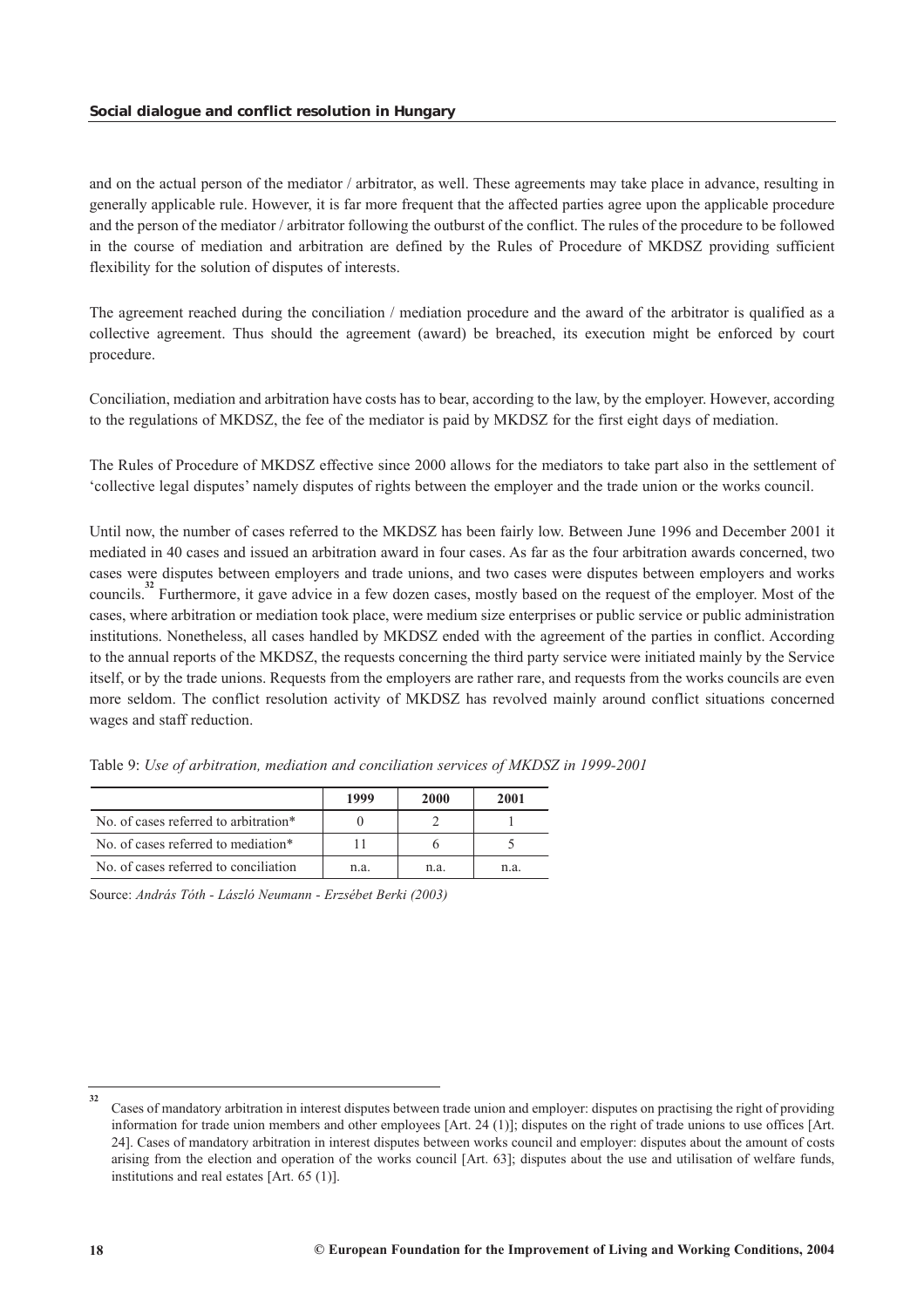# <span id="page-19-0"></span>*Conclusion*

The re-legislation process in the early nineties proved to be a contradictory development. On the one hand, the institution of collective labour dispute was restored and the right to strike became a constitutional right. On the other hand, not independently of their role played in the socialist regime, unions were barred from having an institutionalised intermediatory role in individual legal disputes between employees and employers.

As far as legal regulation is concerned, it is a widely shared view that the actual conflict resolution system of Hungary, by and large, provides a fairly satisfactory scheme for peaceful dispute resolution for collective industrial disputes. Yet, the utilization of legally established instruments is falling short of expectations in many cases. A clear sign of this phenomena is that the services of the MKDSZ were requested only in a fairly low number of cases in the last decade, which was far below the capacity of the organisation.

However, the low conflict level and the low level of litigation concerning rights do not mean that there is harmony in the world of work. Reportedly, there is widespread discontent among employees, and also widespread use of unfair and informal labour practices, a circumvention of legal regulations, which proves beneficial for employers in the short term, and will have long-term negative consequences for employees.

The relatively low number of litigations and collective industrial disputes are explained by a combination of various factors, such as:

- the weak labour market positions of employees in the 1990s in the context of a dramatic reorganisation of the economy and society;
- the cultural traditions of informal problem solving, mostly on an individual basis, and the consequent aversion from making explicit demands in a formalised conflict process;
- the gradual weakening of unions, and the steep growth of the non-union sector of the economy;
- the lack of an institutionalised role of unions or works' councils in handling individual grievances at the workplace level before labour court process.

It is evident, that more efficient campaigning to make the MKSZ known and increasing the awareness of employees of their rights would have a positive impact on the utilisation of formal conflict resolution schemes. More efficient union organising activity among employees, and more active union members, especially among the younger generations, more effective concentration of union power at sectoral level, and more efficient cooperation among unions would certainly improve the interest enforcement capacity of labour. On the other hand, better organisation of employers into more efficient employers' organisations also would be important to the development of effective social dialogue and conflict resolution at sectoral level.

Yet, from time to time the issue is surfacing of widening the scope of the activity of MKDSZ that might provide the organisation with an efficient role and would contribute to the satisfactory resolution of conflicts in the world of work. As it was mentioned above, the MKDSZ itself also suggested to expand its scope of activity towards consultation and mediation based on a unilateral request of one of the parties to the conflict. It also suggested to extend its mandate be able to mediate in individual industrial disputes during the pre-court conciliation process. It is the opinion of the authors of this article that such an extension would be important especially in cases when all or most of the employees of one employer are suffering from the same unlawful action of the employer, e.g. when the employer systematically violates the regulation on overtime, or on annual paid leave. According to our recent experience, in such cases, the employees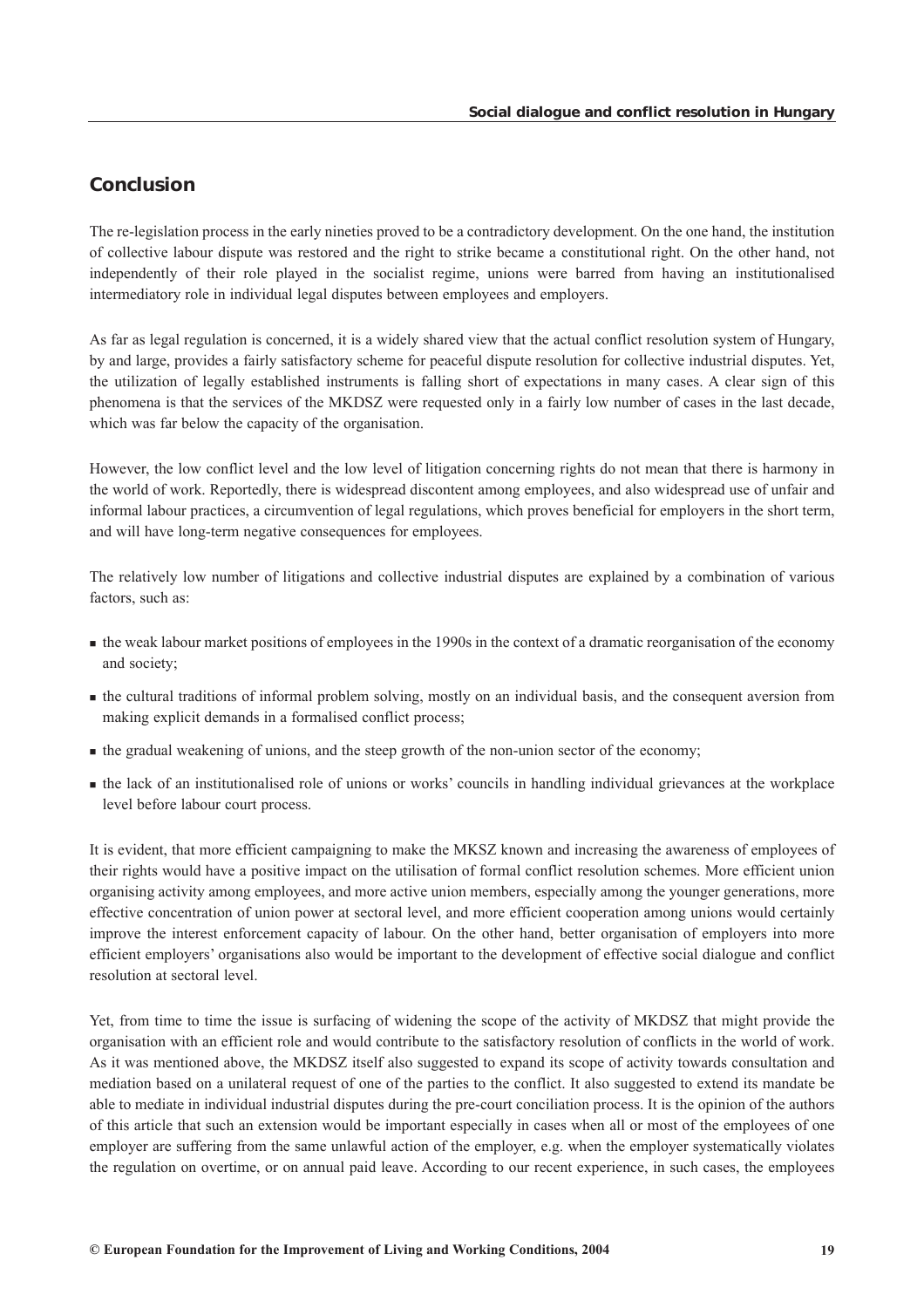<span id="page-20-0"></span>are very reluctant to file the case to the court because they are not willing to risk any further retaliation upon them. The rapid and effective settlement of such conflicts is further hindered by the fact that according to Art. 23 of the Labour Code unions are not entitled to cast a veto in such cases. According to our opinion, mediation between the union and the employer could solve such class-action type mass-legal-disputes relatively quickly, at little cost and without putting into the forefront any individual employee. This suggestion correlates with the actual practice of MKDSZ as it sometimes gets requests to mediation in disputes of rights, but could not act officially given its mandate.

In order to achieve the goal, the work-group has proposed to extend the mandate of MKDSZ to offering third-party services in individual dispute resolution. It was seen that such a extension of mandate would facilitate the fair treatment of individual grievances, the development of high trust high efficient workplace model and increasing competitiveness of companies based on workers commitment and mutual trust, and would stabilised the peaceful social partnership. The most imprtant contribution of such a service would be that it would faciliate the transformation of the hidden conflicts into a transparent conflict resolution system. The participants agreed to develop jointly a proposal in 2004 in order to be able to discuss the planned strategic changes in the forthcoming period in the tripartite machinery and to have an amendment of the Labour Code until 2006 concerning the proposal.

# *Bibliography*

Act III of 1952 on Civil Procedure

Act VII of 1989 on Strike

Act XXII of 1992 on Labour Code

Berki, E., *Sztrájk! Sztrájkok és más direkt akciók Magyarországon a rendszerváltás után*. OFA, Bp. 2000.

Berki, E., *Sztrájkok és más direkt akciók a kilencvenes években Magyarországon.* In: A munkaügyi kapcsolatok rendszere és a munkavállalók helyzete. MTA Közgazdaságtudományi Kutatóközpont, 2000. p. 89-137.

Berki, E., *Sztrájkok és más direkt akciók*. In: Érdekképviselet Felsofokon, Raabe Kiadó, alapmu 2000. február, és aktualizálásai. Jelenleg: A/4.6., 2003. április p. 1-18.

Borbély, S., *Industrial disputes in Hungary*. South-East Europe Review. 1/2001. p. 51-72.

Hungarian Workers Rarely Strike, http://freespace.virgin.net/andras.hirschler/nostrike.htm,

Ladó, M. & Tóth, F.: *A konzultáció és intézményei az Európai Unióban, tagállamaiban és Magyarországon*. 'Közösen a jövo munkahelyeiért' Alapítvány, Budapest, 2001.

Ladó, M.: *Why Develop Sectoral Social Dialogue?* In: Y. Ghellab and D. Vaughan-Whitehead (eds): Sectoral Social Dialogue in Future EU Member states: The Weakest Link. International Labour Office, European Commission, pp. 225- 282.

Nacsa, B. & Berki, E.: *A munkaügyi bíróságok joggyakorlata* [The jurisdiction of the Hungarian Labour Courts] in Attila Harmathy (ed.): Jogi Tanulmányok 2000, ELTE AJK, Budapest. 2001. p. 165-202.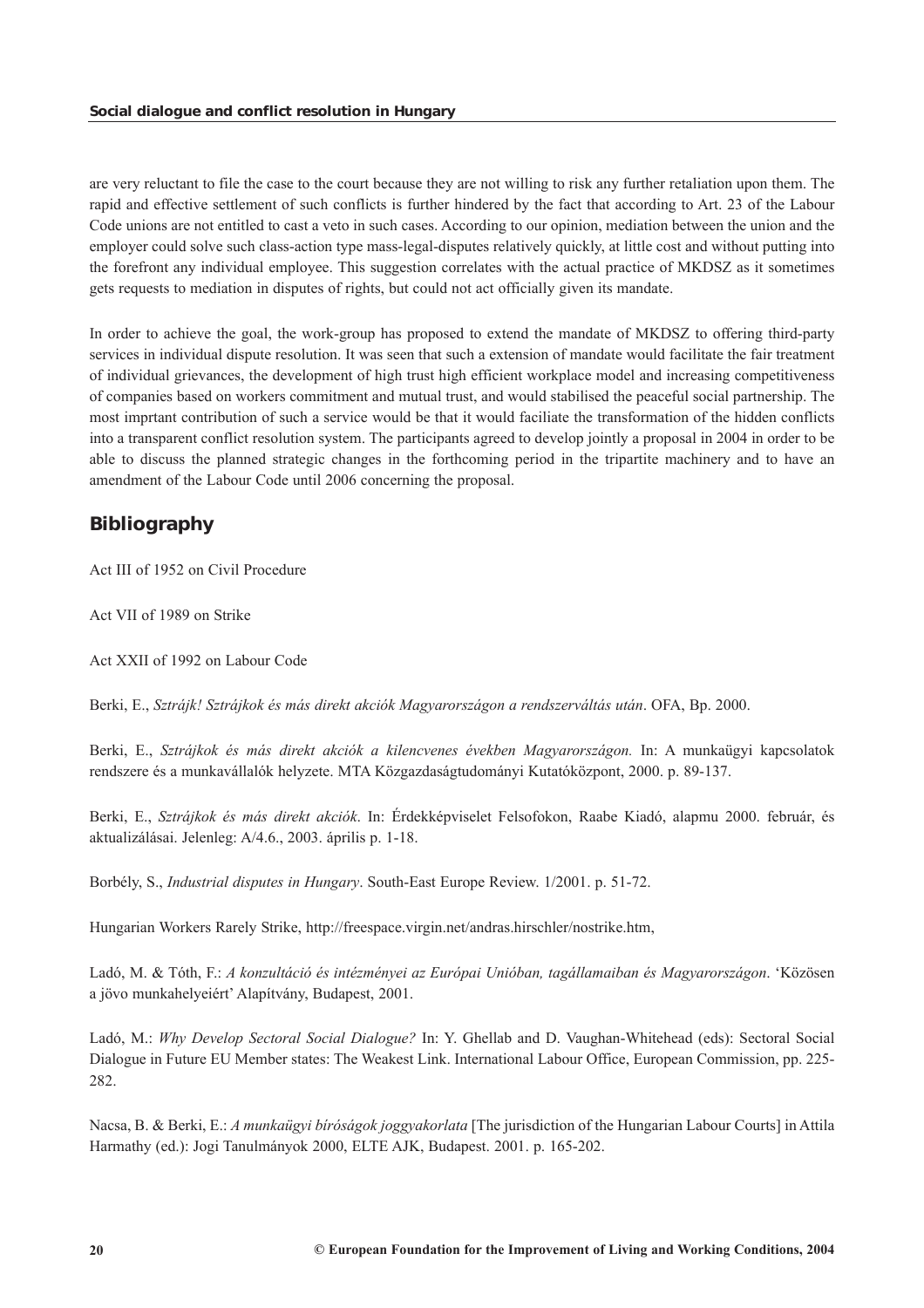Nacsa, B.: *Sztrájk a közszolgálatban*. [Strike in the civil service.] 2000. Manuscript.

Nacsa, B. & Neumann, L.: *Kollektív alku Magyarországon*. [Collective bargaining in Hungary] Budapest, Nemzeti ILO Tanács, 2001.

Nacsa, B. & Tóth F.: *Feszültségek és konfliktusok a foglalkoztatásban*. 11. fejezet. In: Személyügyi ABC, Verlag Dashöfer, Budapest, alapmu 1999. április és aktualizálásai.

Neumann, L. & Tóth, A.: 2002 Annual Review for Hungary htp://www.eiro.eirofound.eu.int/2003/01/feature/HU0301110F.html

Rules of Procedure of the MKDSZ, http://www.fmm.gov.hu/mkdsz/english/index\_english.html,

A. Toth - L. Neumann - Erzsébet Berki (2003) *Dispute Settlement in CEEC - case of Hungary*, European industrial relations observatory on-line, www.eurofound.ie

> **B. Nacsa**, Department of Labour and Social Law, Eötvös Loránd University, Budapest and **A. Tóth**, Hungarian Academy of Science, Budapest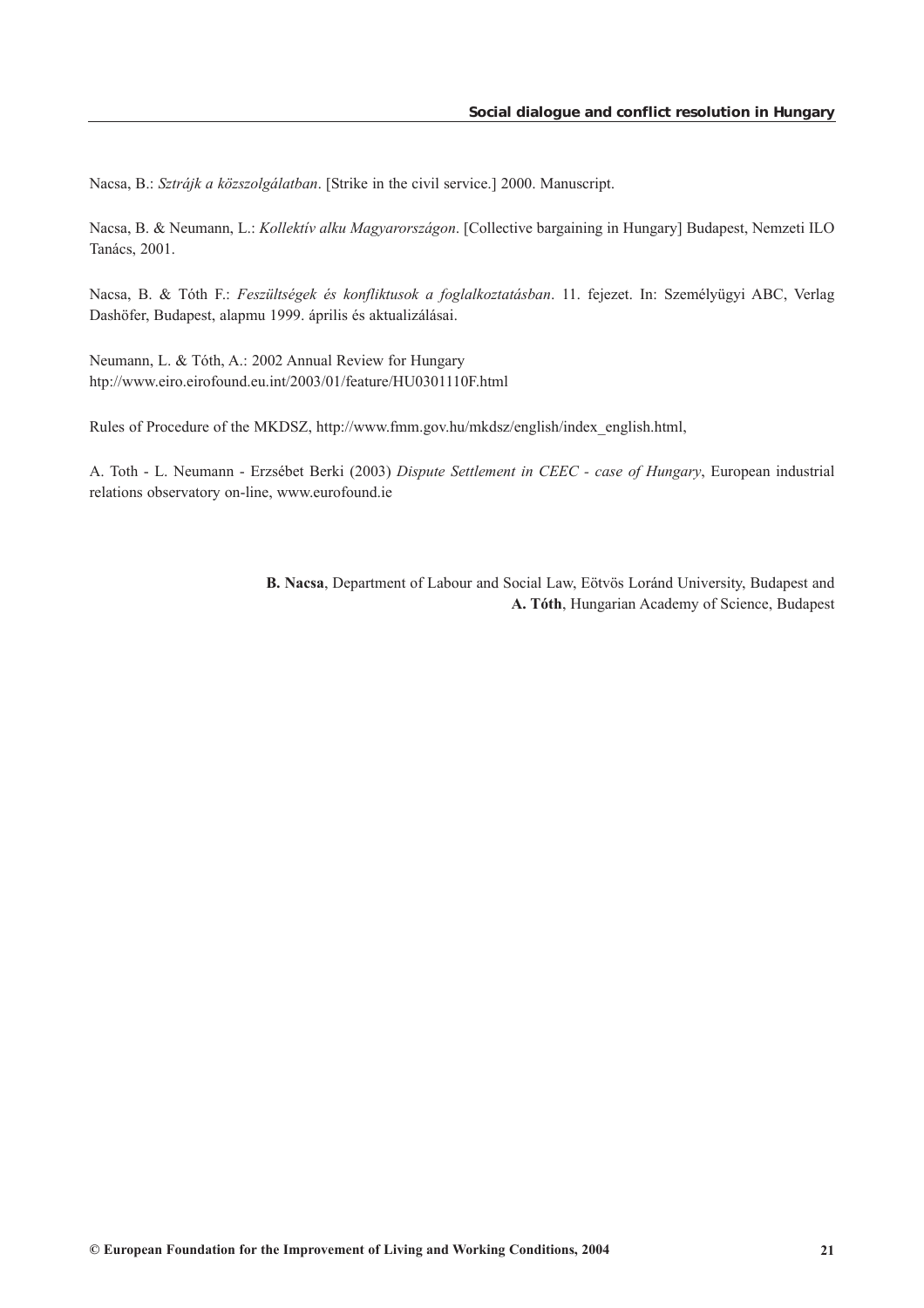# <span id="page-22-0"></span>*Annex 1: National development project*

#### **'Reinforcing individual conflict resolution mechanisms in the workplace**'

On the on the tripartite seminar on conflict resolution in the CEEC organised by the European Foundation for the Improvement of Living and Working Conditions, which was held in Prague in November 2003, the representatives of the government and social partners embraced the idea of an extension of mandate of MKDSZ in order to re-enforce the conflict resolution system in Hungary. The participants of the workshop have developed a strategic project re-inforce conflict resolution system in Hungary.

The social partners have elaborated the national development plan based on six questions, as follows:

- 1) What to develop?
- 2) Why develop?
- 3) Who is responsible for the implementation?
- 4) When will this process take place?
- 5) Where to develop?
- 6) Which means/funds are available for this purpose.

The draft national development plan contains, following the above listed questions, the following project.

## *What to develop?*

- **Preparation of legislation on dispute resolution mechanism in industrial disputes, including the possibility to have third** party involvement in individual dispute resolution;
- extension of mandate of MKDSZ to providing third party services (mediation or arbitration) in the area of individual right industrial disputes (grievance procedure) in order to increase the efficiency of the conflict resolution system in Hungary;
- raising awareness and capabilities of social partners for devising workplace level grievance procedure scheme.

#### *Why develop?*

The major reason is to ensure fair treatment in individual industrial disputes and in parallel facilitate the emergence of the high-trust high-commitment workplace model in Hungary through transformation of hidden conflicts and tensions into transparent and manageable conflict resolution systems. One of the expected outcomes is the strengthening of a peaceful social partnership and preparations of social partners to negotiations on long term agreements regulating terms and conditions of employment at all levels.

## *Who is responsible for the implementation?*

National level social partners should have a major role in preparing a proposal for the tripartite national social dialogue forum concerning the amendment of Labour Code and the By-rule of MKDSZ in order to be able to offer third party services for parties of an individual right dispute. The preparation of draft legislation is the responsibility of the Government and should be discussed in the OÉT. The final decision should be taken by the Parliament concerning the amendment of the legal regulation concerning regulation of industrial disputes. The implementation of the plan is the responsibility of the social partners and the government, within the legal framework set by the Parliament.